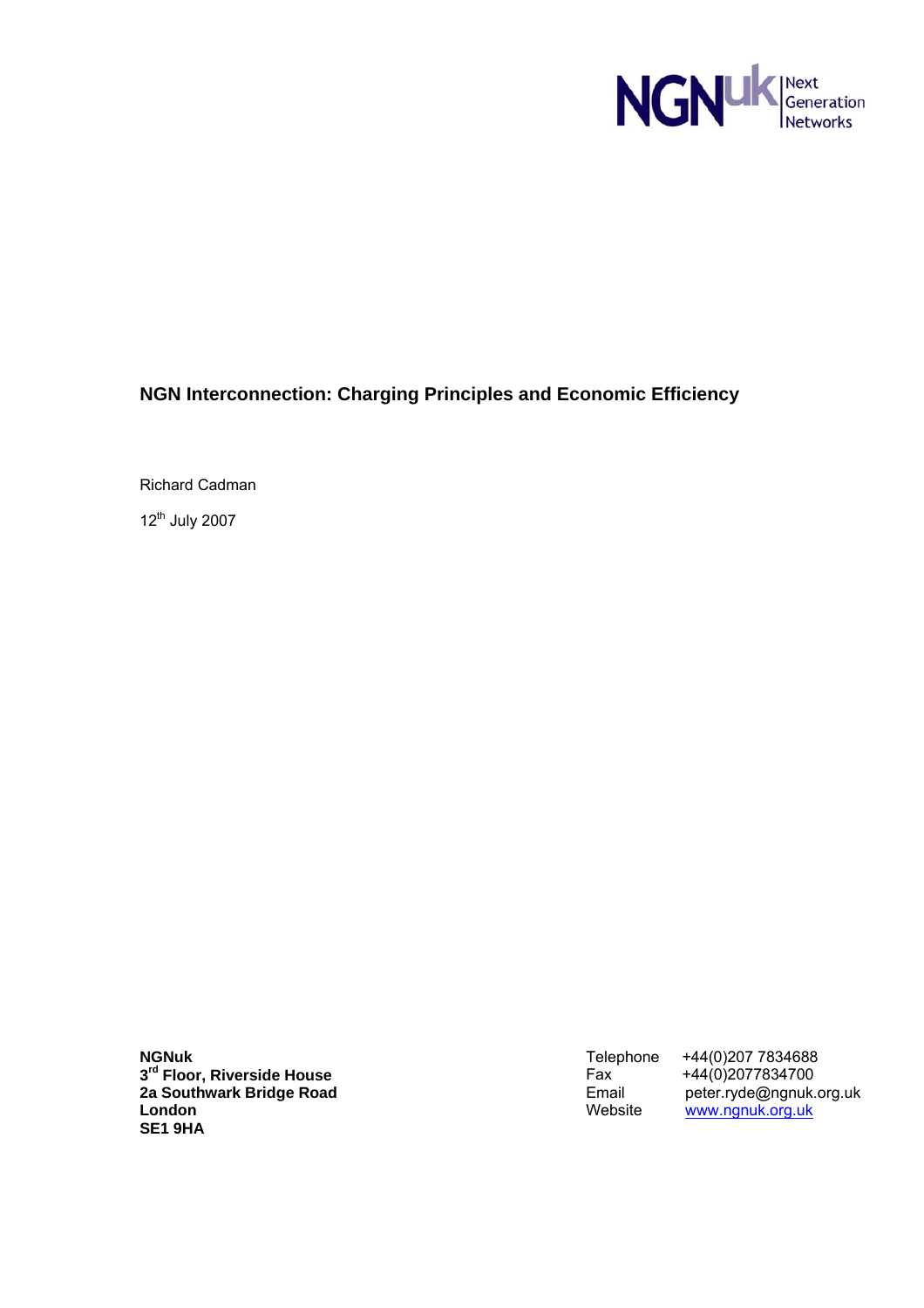

This paper "NGN Interconnection: Charging Principles and Economic Efficiency" was written by Richard Cadman ( SPC Network) with the support and assistance of the NGNuk membership.

Richard Cadman is Director of Strategy and Policy Consultants Network Ltd (SPC Network), an economics and public policy consultancy active in the electronic communications market. He holds a Master Degree in Competition and Regulation Policy and Bachelors Degree in Politics and Economics. SPC Network's clients include fixed and mobile operators in Europe and the Middle East



Strategy and Policy Consultants Network Ltd Chapel House Booton Norwich NR10 4PE United Kingdom

+44 1603 871162 info@spcnetwork.eu www.spcnetwork.eu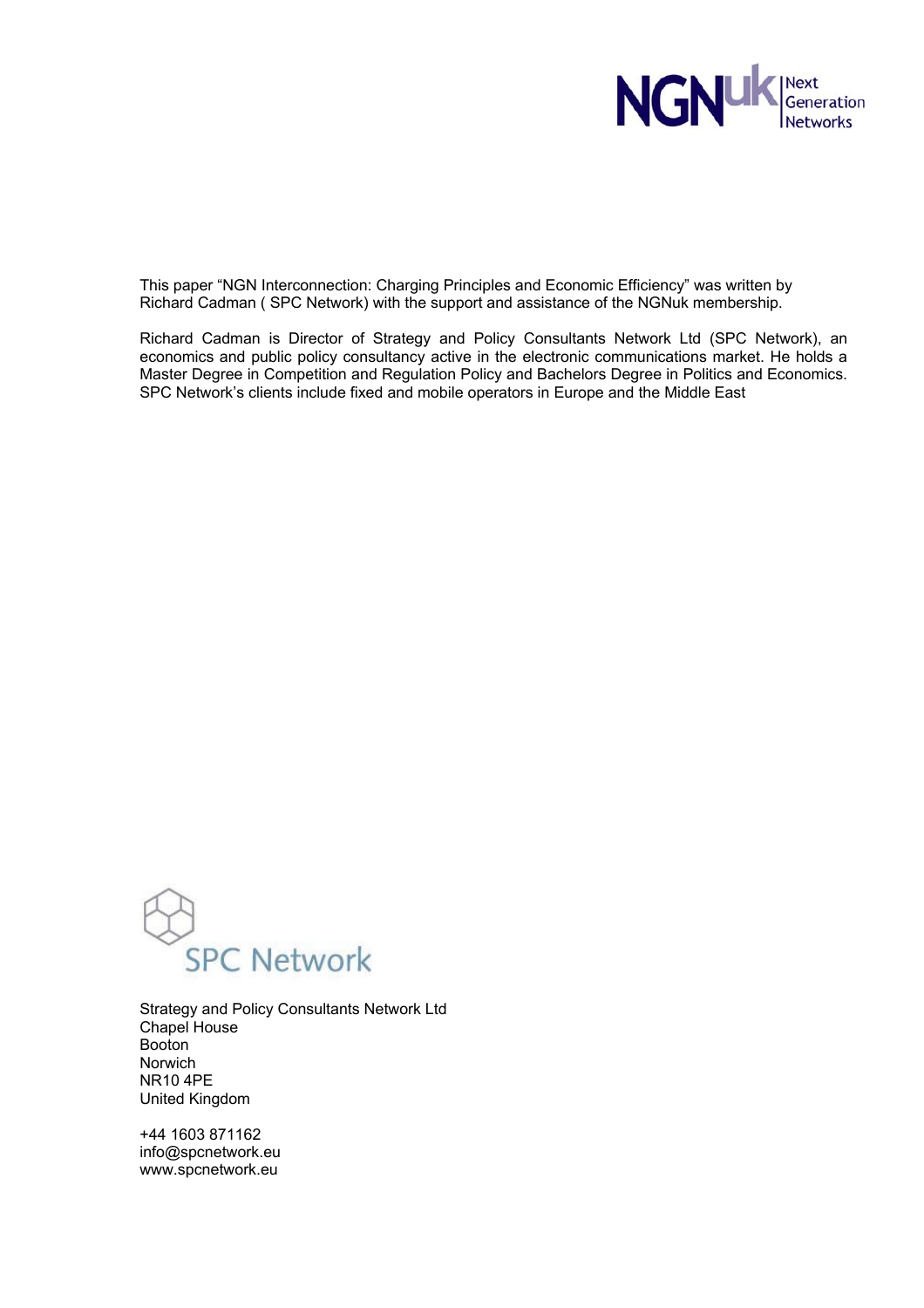

# **Abstract\***

*Telecommunications networks are being upgraded from current generation circuit switched technology to Next Generation all-IP networks. These new networks will have lower operating costs and offer opportunities for new*  services. With some exceptions, voice and messaging services on current *generation networks are paid for by the calling party's network, whilst the Internet is largely characterised by Bill and Keep, whereby networks are*  responsible for their own costs. This paper reviews whether current *interconnect charging principles or Bill and Keep will be more likely to promote dynamic and static efficiency gains when applied to voice and messaging services on NGNs. We find that efficient investment, an objective of both EU and UK law, is most likely to be supported by continuing with a system whereby the network of the party most likely to benefit from the transfer of a call or message continues to pay for the call. In this way networks are most likely to recover investments from calling or called parties who gain most. This basic economic principle is equally applicable to NGNs as it is to the current generation of networks.* 

 $\overline{a}$ 

<sup>\*</sup> The author thanks NGNuk members for their support in preparing this paper. All mistakes are my own.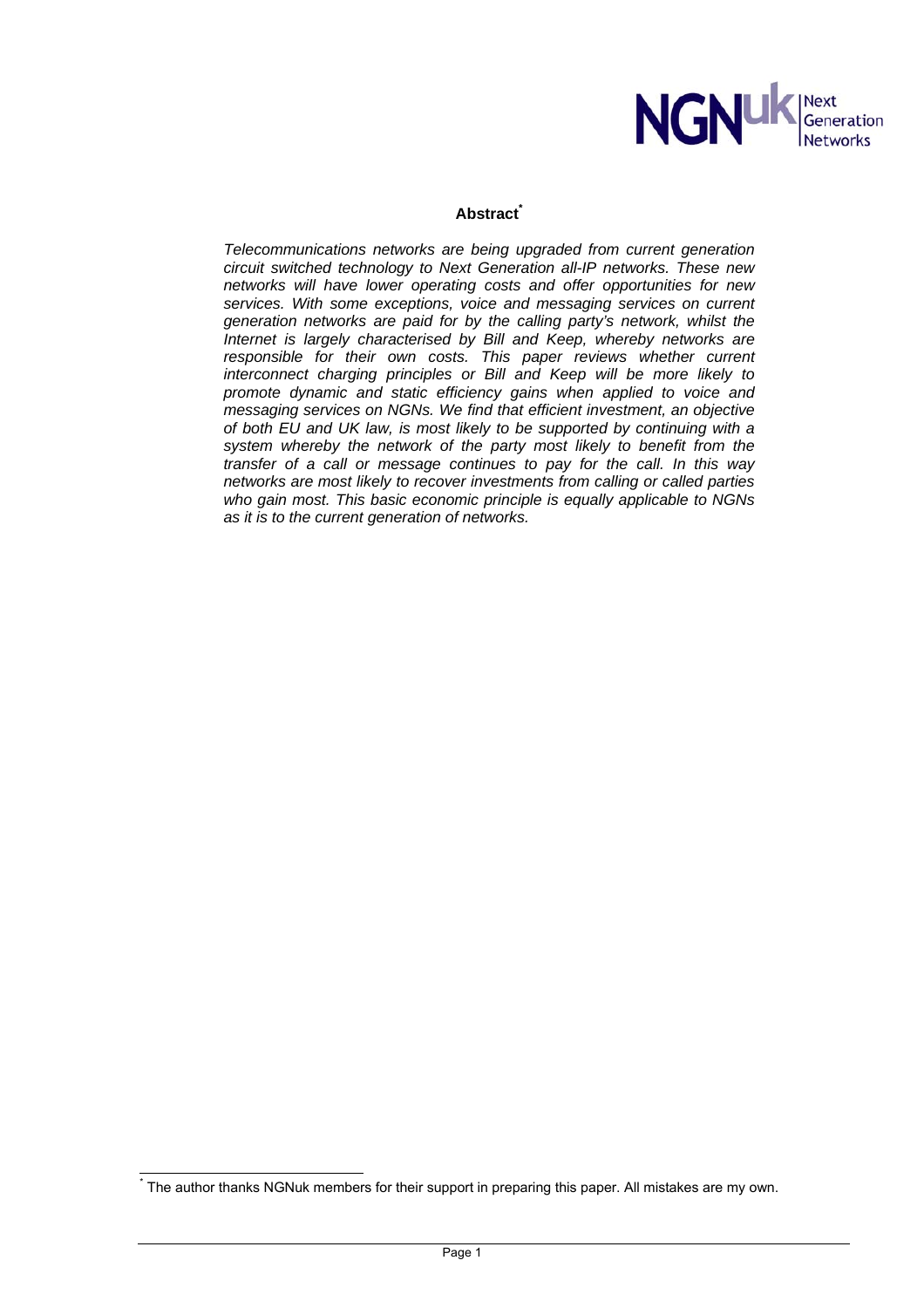

#### **1. Introduction**

Traditional electronic communications networks used for voice and related services employ circuitswitched technology and guarantee end-to-end quality of service. By contrast, the Internet employs packet-switched technology which, although less expensive to operate, does so on a "best efforts" basis with no guarantee of quality. To capture the efficiency benefits of the Internet, but also offer the quality benefits of traditional networks, the communications industry is developing Next Generation Networks (NGNs) capable of carrying voice and data to acceptable levels of quality depending on the consumer service.

With some exceptions, voice and messaging services have been offered on a "Calling Party Pays" (CPP) principle, i.e. at both the wholesale and retail levels, the calling party, or his/her network, is responsible for meeting the costs of transmitting the call to the called party. The exceptions will be explored in detail later in this paper, but one obvious exception is 0800 (toll free) numbers where the Receiving Party Pays (RPP) the full cost of transmission from the calling party.

This paper explores whether the current wholesale charging principles should apply in the NGN world or whether an alternative principle would be more appropriate. In particular, I examine which wholesale charging principle is more likely to offer incentives to operators to seek either productive efficiency or dynamic efficiency gains delivering lower prices and/or new services to consumers. The paper is focussed mainly on the UK and draws on UK examples, though the argument may be relevant in other countries in particular within the European Union.

The paper is set out as follows: Section 2 defines various terms used in this paper and describes the voice and messaging services discussed. Section 3 reviews the literature on NGN interconnection and on the economic efficiency of charging principles. Section 4 develops an analytical framework for assessing the efficiency gains likely to arise from maintaining the current approach or adopting new principles. Section 5 analyses the possible economic effects of adopting different charging principles. Section 6 examines the implications of NGNs for the analysis in Section 5. Section 7 explores some practical issues in relation to the implementation of NGN charging principles. Section 8 concludes and sets out policy recommendations.

# **2. Definitions**

This section defines various terms used throughout this paper. In some cases these definitions may differ slightly from those adopted by other organisations. Where this is the case, such differences will be explained a discussed. The definitions are set out in alphabetical order.

**Access** The "first mile" connection from the customer's premises to the exchange, or equivalent.

**Bill and Keep (B&K)** The calling party's and receiving party's network are each responsible for meeting their own costs through charges made to their own retail customers. No payment is made or received for the exchange of traffic between interconnected networks. That is, one bills the retail customer and keeps all the revenue, rather than billing the customer and passing some of the revenue on to the relevant interconnected network.

For B&K to be commercially viable there needs to be a rough balance of traffic between the networks. Where traffic is not balanced, or where physical interconnection between two networks is not economic, for example a large distance separates the two, a transit arrangement would be necessary. Under transit there is a very clear customer-provider relationship whereby the transit network gets paid.

The B&K system is widely applied in the Internet world for Internet Peering.

**Both Parties Pay (BPP)** Where the cost of the call at the retail level is shared between the called and the calling party, we refer to this as BPP. Whilst there may not be a direct link between a wholesale charging structure and that applied at retail level, BPP is most likely to occur when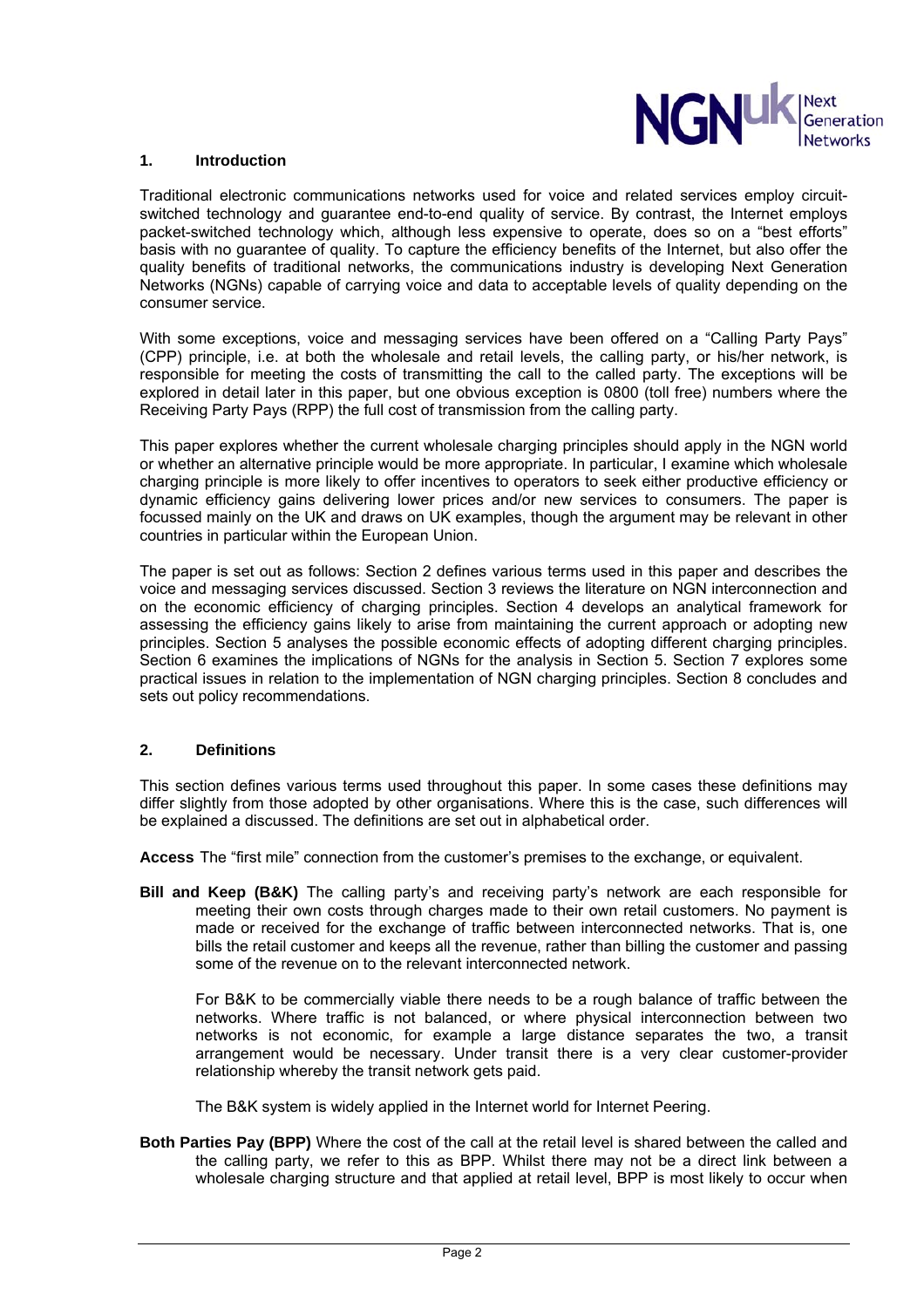

B&K is used at wholesale level. BPP also describes the retail charging principle in the USA mobile market in which, although commonly referred to as RPP, both parties pay for their portion of the call.

- **Calling Party** The calling party is the person who initiates a call or the sending of a message.
- **Calling Party's Network Pays (CPNP)** The Communications Provider (CP) to whom the calling party subscribes is responsible for meeting the costs of onward transmission of a call or message to the receiving party. These costs are met in the form of an interconnection fee, normally on a per minute basis, which is passed on to the receiving party's network to cover the costs of call termination. If a transit network is involved, the receiving party's network receives payment via the transit network.
- **Calling Party Pays (CPP)** The retail charging principle under which the calling party pays the full costs of the call (message transfer) to the receiving party. This is generally the retail equivalent of CPNP.
- **Carrier Selection/Pre-Selection (CS/CPS)** A services by which a calling party selects a CP other than that which he/she uses for access to transit their calls (messages) to receiving parties. This is also referred to as **Indirect Access**.
- **Communications Provider (CP)** A firm providing a communications service either to wholesale or retail customers, or both.
- **Origination** The delivery of a call (message) from the calling party to the point of interconnection with the termination network.
- **Receiving Party** The person receiving the call or message.
- **Receiving Party's Network Pays (RPNP)** The receiving party's network is responsible for its own costs together with those of the transit operator, if involved, and the calling party's network. This is typically the case in an 0800 call. However, RPNP also applies to indirect access calls where the CPS operator receives a call from the access network and pays for the receipt of that call. In this definition we differ from that adopted by the European Regulators Group (ERG 2007) which defines RPP as "a mixed system where the called and the calling party share the cost of call". The ERG also apply RPP to the retail level only. We argue that RPNP is appropriate to apply at the wholesale level as it underpins the 0800 and CS/CPS services.
- **Receiving Party Pays** The retail charging principle under which the receiving party pays the entire cost of the call (message transfer) from the point of origination.
- **Termination** The delivery of a call (message) from the point of interconnection with the receiving party's network to the receiving party.
- **Transit** A paid for service for the carriage of a call (message) between the originating and the termination network.

This paper considers the application of NGN to current voice and messaging communications products. Each of the call types are briefly defined below together with the charging principle used.

*Direct Voice Origination Services:* These are voice calls placed by the consumer using his/her access service provider. These calls are generally offered on a CPNP basis. The originating network is responsible for the onward cost of transmission to the terminating network and for termination.

*Indirect Voice Origination Services:* These are typically CS/CPS calls where the calling party uses a different CP to carry the call to the called party than the CP he/she uses for access. At the wholesale level these calls are generally a combination of RPP and CPP, though are CPP at the retail level. The call can be divided into two components: origination and termination.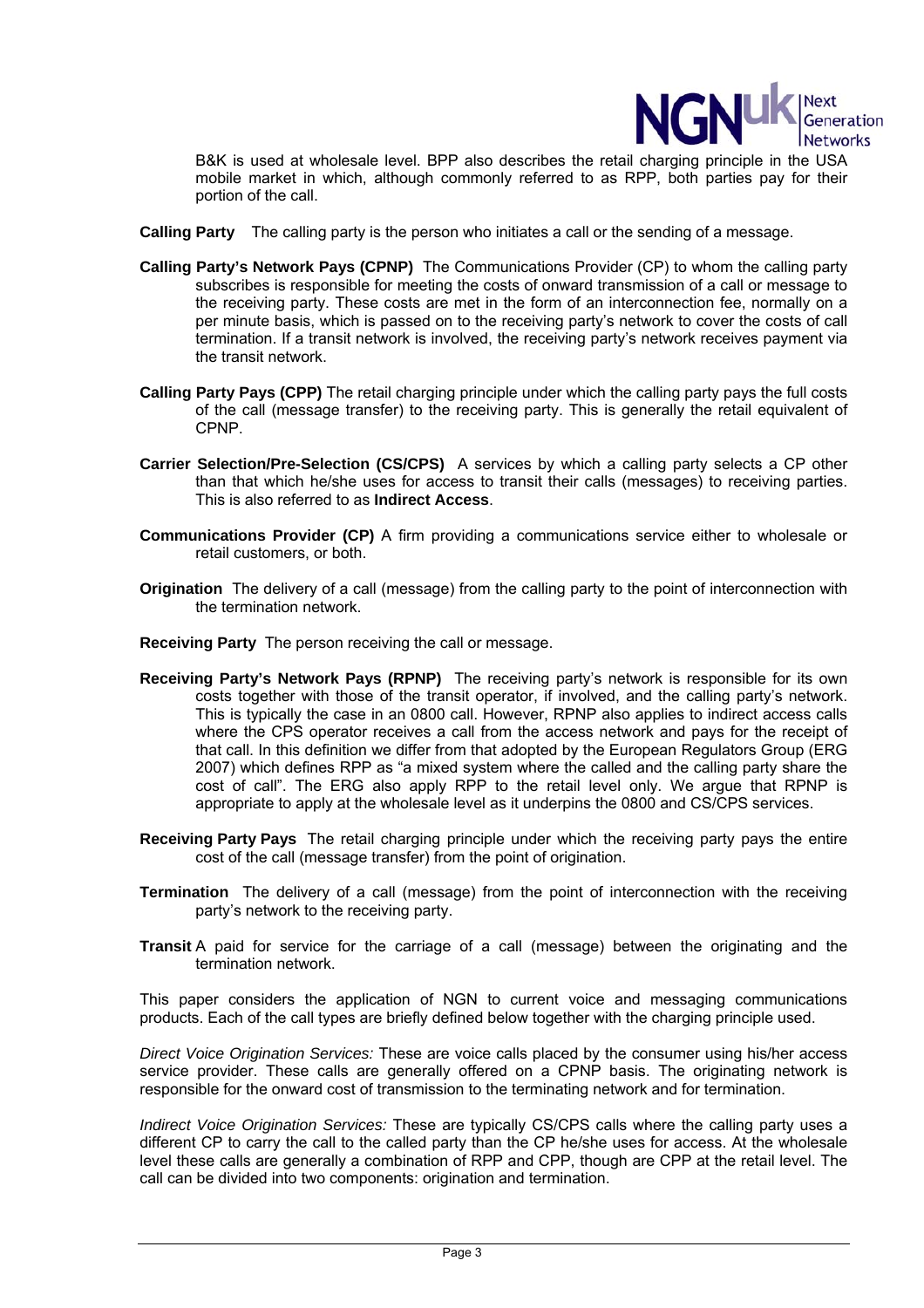

- It originates on the access network and is passed to the CS/CPS provider which pays the access provider for the delivery of the call. The CS/CPS provider can be said to receive the call from the access network and so pays on an RPP basis.
- The CS/CPS provider then passes the call on to the terminating CP for delivery to the called party and pays the terminating network for the final delivery. This leg of the call is charged for on a RPNP principle.

*Voice Call Termination:* Refers to the final delivery of a call from the point of interconnection between the receiving party's and calling party's network and the network termination point. With the exception of 0800 calls, this leg of a call is paid for on a CPNP principle.

*0800:* These are calls to a non-geographic number in which the call is paid for by the receiver. They are typically used for sales and customer support lines. These calls are paid for on an RPNP principle at the wholesale level and RPP at retail level.

*Other Non-Geographic Numbers:* These are "Special Service" numbers in the National Numbering Plan generally in the 08XX – 09XX range, excluding 0800. At the retail level these calls are paid for on a CPP basis and where the call is originated on a network other than BT are charged on CPNP at wholesale level. However, where the call originates on BT, BT bills its retail customers and retains a proportion of the call fee passing the remainder to the terminating CP. The amount retained by BT depends on where in the BT network interconnection takes place. If a third party transit network is involved, the terminating CP pays the transit operator. So at a wholesale level these call are charged on a RPNP basis when originating on BT.

*Short Messaging Service (SMS):* Text messages sent between mobile networks are charged for on a CPNP principle.

As can be seen from the above, both CPNP and RPNP are currently used for traditional voice and messaging services today.

# **3. Literature Review**

Unsurprisingly, there is little research on the charging principles most appropriate to NGN, though there has been some debate on the merits of B&K regardless of the underlying technology.

One of the first papers to study the economics of interconnection of all-IP networks is Yoon (2006). Yoon points out that in a circuit switching world, if Amy calls Bob, but Bob does all the talking, Amy still pays for the call as it is she who requests the circuit to connect to Bob. In an IP world, however, in which networks are packet switched, all the packets containing speech would be generated by Bob<sup>1</sup>. Therefore, the initiator of the call may be different to the sender of the packets. Traditional telecoms networks treat the initiator as the sender and so charge Amy for using the network. Whether such practice is desirable and/or feasible in both a technical and economic sense for IP networks is, according to Yoon, not settled yet.

Yoon describes the Internet as having two distinct groups of subscribers, consumers and websites, who each gain value from more of the other side being present. Internet surfers gain more value if there are more websites of interest and websites gain value if there are more surfers. If a new surfer or website joins the network, there would be a positive benefit to those already connected to the network, but this benefit is not factored into the buying decision of the individual website or surfer. Therefore, in order to achieve the highest level of welfare across both sides of the market, one needs a pricing structure that encourages the highest number of users from both sides, which may be quite different for the two sides and need not necessarily relate to the costs caused by each party.

l  $1$  The extent to which this is true in fact depends on the voice codec used. Not all are capable of detecting silence and so will send packets of silence meaning both parties still cause a cost on the networks,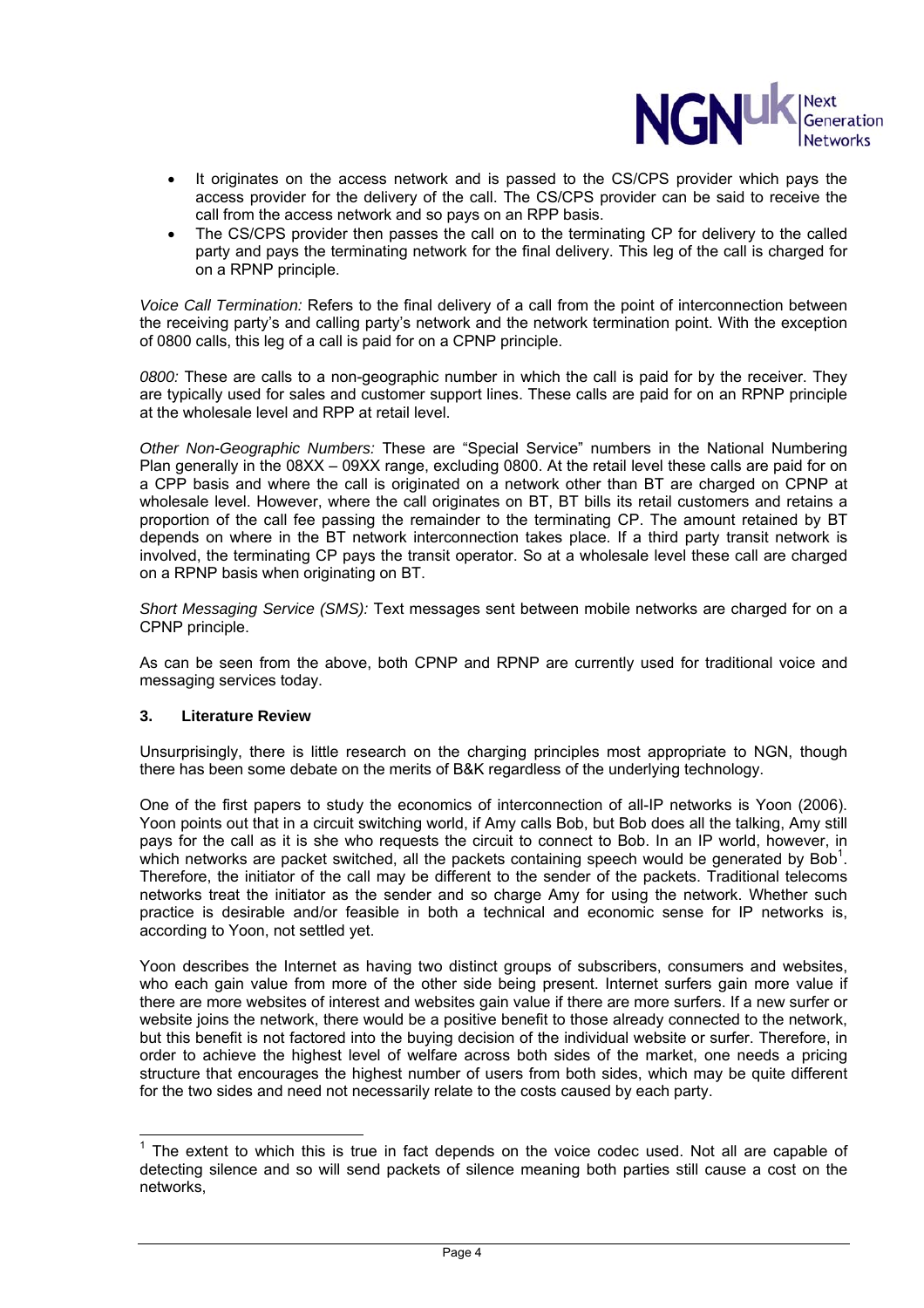

Based on this analysis, Yoon claims that:

*…the theory of two-sided markets implies that the retail prices charged to consumers and websites, whether in the form of fixed fees or variable fees, need not reflect the benefits or costs of either side by itself. Rather, the subscription fees or usage fees depend on various factors: elasticities of demand, cross externalities, desire for variety, the pricing practice and the market power of content providers in the Internet, and so on.* 

Yoon's overall conclusion is that a more flexible approach than simply charging at cost is required in all-IP network environments since it is extremely hard to calculate costs when multiple services are provided within a common network.

Yoon's two-sided market's analysis is more relevant to the content provider – content consumer communications of the Internet than to voice or message communications where the two sides are often very similar. Although for any given call or message the receiving and calling parties have different functions, in general a called party will on occasions be the calling party and vice versa. Yoon's two-sided analysis supports Wright's analysis below: CPNP means a very different price structure for calling and receiving party – one pays and the other doesn't, and in this way the number of completed calls is maximised (i.e. number of people participating in the network).

DeGraba (2000), in a paper produced for the Federal Communications Commission (FCC), proposed a B&K regime he termed Central Office Bill and Keep (COBAK). Central Office is the American equivalent of a local exchange. In DeGraba's paper he proposes two rules. First, the receiving party's carrier cannot charge an interconnecting carrier to *terminate* a call. Secondly, the calling party's carrier is responsible for the cost of transporting a call to the called party's central office. COBAK is proposed as a default rule for interconnection if carriers cannot agree on alternative terms in commercial negotiations.

The COBAK proposal is premised on three observations. First, that both parties generally benefit from a call, secondly that competition is more effective when carriers recover costs from their own customers and thirdly, that an arbitrage opportunity exists when regulation results in different charges being assessed for the same facility.

The principle current benefit of COBAK claimed by DeGraba is that it "significantly reduces" the terminating monopoly problem. Other benefits are that it will lead to more efficient pricing, and therefore more efficient usage and that it reduces the need for regulatory intervention.

Responding to DeGraba, Wright (2002) sets out two problems. First, that COBAK fails to internalise network externalities between calling parties and secondly its failure to apply Ramsey principles. On the first objection, Wright argues that the calling party receives a direct benefit as a result of the called party being willing to accept the call and that this benefit is likely to be larger than that flowing in the opposite direction. Having the calling party pay for the costs of the called party to receive the call, results in an efficient transfer between the two types of callers. By imposing B&K, this transfer will be eliminated.

The application of Ramsey principles would allocate prices between the called and the calling party based on willingness to pay. DeGraba's premise is that as both parties benefit from a call, both have some willingness to pay. Wright's second objection is that the COBAK proposal does not recognise that the called party may often have a much lower willingness to pay and a better assumption is that the called party may have no willingness to pay in many situations. Wright states that, if his assumption is correct, Ramsey principles dictate that the calling party should bear the costs of termination.

DeGraba responds to Wright's paper (DeGraba 2002) rejecting his criticisms of the COBAK proposal. The first criticism is rejected on the basis that artificially increasing origination charges by having the caller pay for termination may cause inefficient substitution of low cost wireline call by higher cost wireless calls. The second criticism is rejected on the grounds that the COBAK proposal will still impose a higher cost on the calling party even if the benefits of the call are shared equally by both parties.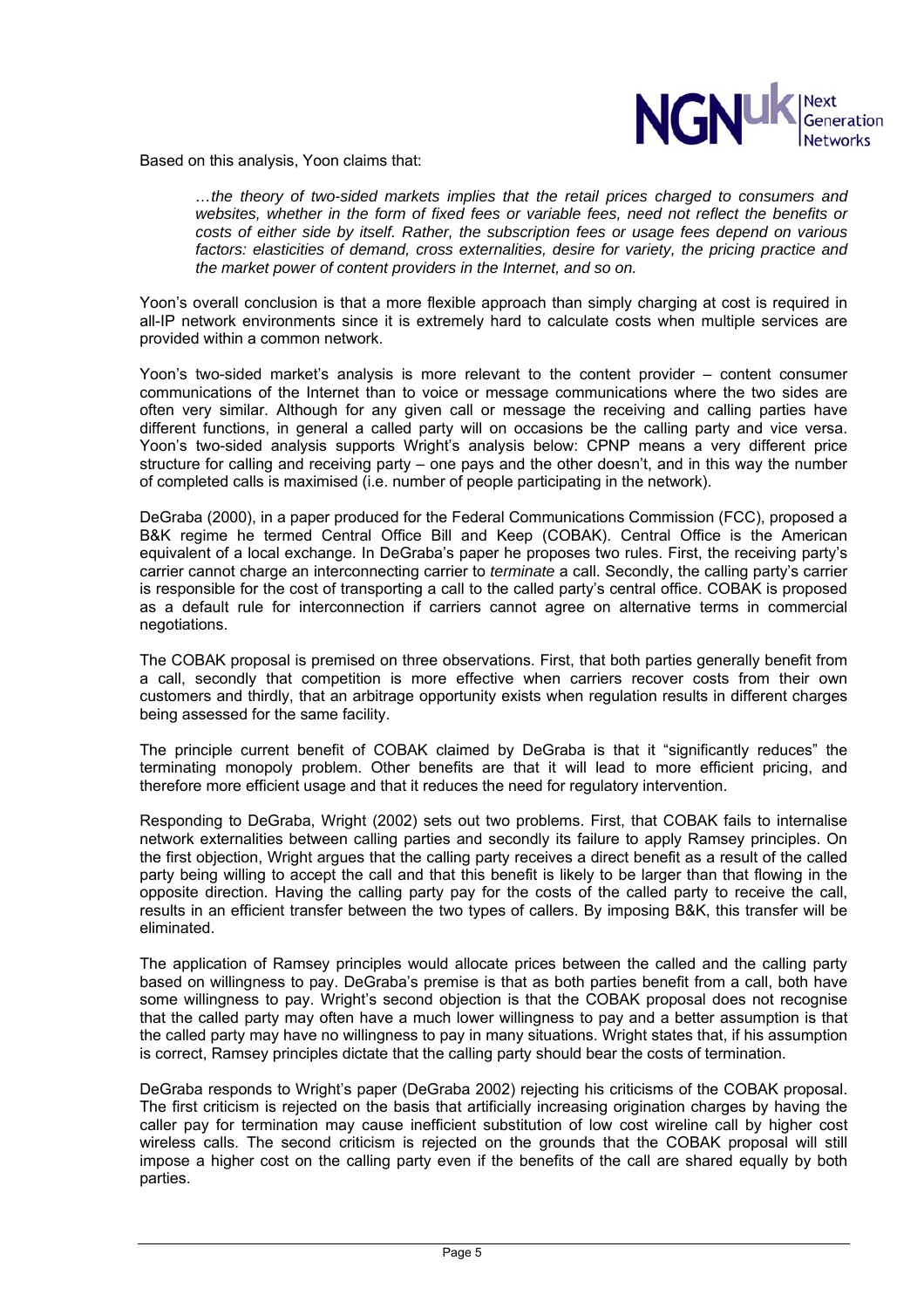

Employing a somewhat more formal analysis and referring to messages rather than calls, Loder et al (2006) implicitly agree with Wright regarding the willingness to pay of the receiving party. They assume that a receiver has a private value, *r*, from a message at a per-message cost, *cr*. The important point that Loder et al make is that the recipient cannot know her own value *r* until she has read the message, and therefore incurred the cost. If a message is blocked, the recipient avoids the costs but does not realise the value, if any.

Hermalin and Katz (2004) consider the economic welfare effects of the sender and receiver paying differing amounts for a message, examples of which they give as a telephone call, and SMS message, a data file, a web page or an email. They accept that the cost of some messages may be so small as to be meaningless but others, for example, large data files, such as video films, could have significant cost. They also point out that even when the cost of transmitting a message is small, the opportunity cost to the sender and/or receiver might be substantial, giving the example of taking a telesales call during dinner.

Rather like Loder et al, Hermalin and Katz point out that the message value could be unknown to both the sender and receiver at the time they make their decisions. Under Hermalin and Katz's model, total surplus is maximised if all messages, for which the combined value to the sender and recipient is greater than the costs, including opportunity costs, of transmitting the message, are sent. However, they claim that as the total value may be realised only after the message has been sent and received, this first best outcome is often unobtainable. Therefore, they say, a more realistic welfare standard is the second-best outcome which they term "information-constrained". A message is exchanged if and only if the expected value, conditional upon what the parties know, exceeds the cost.

In a discussion on mobile termination charges, Littlechild (2006) writes:

*Other things being equal, a charge for receiving calls under RPP may discourage the receipt of some calls and in other circumstances may lead subscribers to turn off their phones or not to join in the first place. This could reduce both calling rates and mobile penetration. On the other hand, if there is no charge for receiving calls under CPP but a higher charge for making calls, this will presumably discourage the making of some calls and could again lead some subscribers not to join…The net effect of CPP and RPP will thus depend, amongst other things, on the prices charged and on the relative levels and elasticities of demand for making and receiving calls.* 

# **4. Analytical Framework**

# **4.1 Legal Framework**

Regulation of the European electronic communications sector is underpinned by the New Regulatory Framework (NRF) introduced by the European Commission in 2002. A central objective of the NRF is the promotion of efficient markets delivering choice and quality at low cost to consumers. This requirement is embodied in particular in Article 8.2 of the Framework Directive which states:

*The national regulatory authorities shall promote competition in the provision of electronic communications networks, electronic communications services and associated facilities and services by inter alia:* 

*(a) ensuring that users, including disabled users, derive maximum benefit in terms of choice, price, and quality;* 

*(b) ensuring that there is no distortion or restriction of competition in the electronic communications sector;* 

*(c) encouraging efficient investment in infrastructure, and promoting innovation.* 

Each Member State of the EU is required to transpose the NRF into national law. In 2003, the UK Parliament passed the Communications Act 2003 (the Act) which enacted the NRF Directives into UK law. The Article 8 objectives were restated in Section 3(1) as: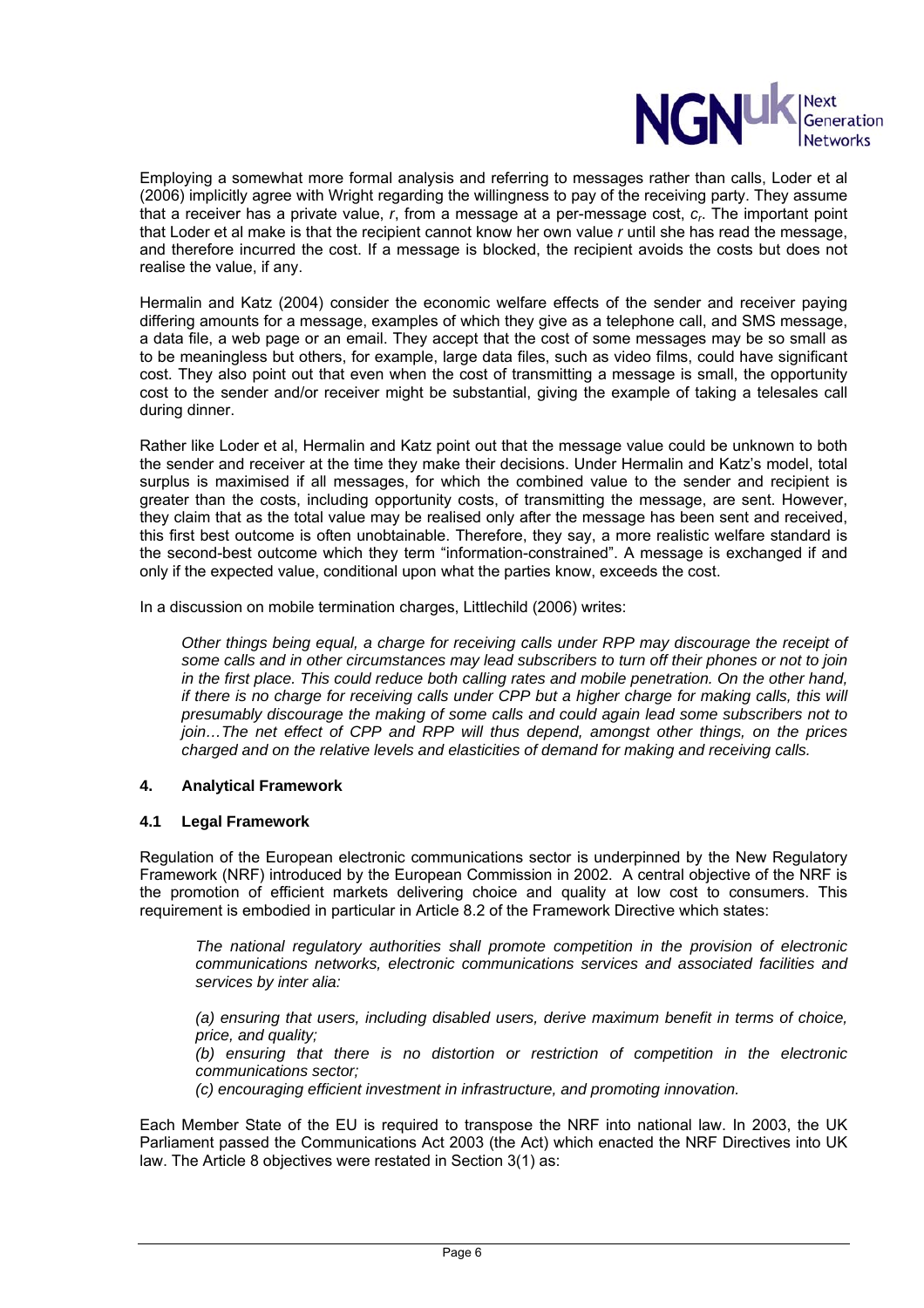

*It shall be the principal duty of OFCOM* [the UK regulator]*, in carrying out their functions-* 

*(a) to further the interests of citizens in relation to communications matters; and* 

*(b) to further the interests of consumers in relevant markets, where appropriate by promoting competition.* 

Section 3(4)(d) of the Act requires Ofcom to have regard to "the desirability of encouraging investment and innovation in relevant markets" in carrying out its duties. Unlike the Framework Directive, the Act does not qualify investment by "efficient".

Section 3(5) of the Act defines the interests of consumers in the same language as the Framework Directive: choice, price and quality.

In assessing the interconnection charging principles, we will take particular notice of the objectives in Article 8.2 and Section 3(1) and consider how different charging principles affect consumers and promote efficient investment.

#### **4.2 Economic Framework**

The starting point for our analysis is the consumer, for two reasons. First they are the people whose interests have to be furthered by Ofcom and secondly, but just as importantly, they are the people who are served by communications providers. Clearly any change which would cause harm to consumers would be against the objectives of sector policy at both EU and UK level. Our first objective, therefore, is to ensure that any change in charging principles arising from the introduction of NGNs does no harm to consumers.

Our second concern is whether a change in charging principles would promote *efficient* investment, in line with the Framework Directive's objectives. The term efficient in economics has three meanings:

- *Productive Efficiency* refers to producing current goods and services at the lowest possible costs. Productive efficiency gains can be passed on to consumers in the form of lower prices. The most productively efficient firm in a market can earn additional profits by setting its price just below the price of the next most efficient firm, but above its own costs. This additional profit (referred to as Ricardian rents) is the incentive for a firm to become more efficient. However, as rivals also become more efficient the firm's ability to continue earning Ricardian rents is competed away unless it continues to find new ways of being the most efficient provider.
- *Allocative Efficiency* refers to resources being allocated to the production of goods and services which are most valued by consumers and is necessary to send correct signals to existing market players and entrants for investment decisions. This requires products to be sold at a cost based price including a fair return on capital. In the event that competition does not reduce prices to the level of cost there may be a case for regulatory intervention, provided that such intervention does not damage investment incentives.
- *Dynamic Efficiency* refers to the incentive for firms to invest in new products/services and bring innovative products to the market, which consumers value and are prepared to pay a price for which allows the investor to earn an economic return on its investment. A dynamically efficient firm may gain temporary market power through a "first mover advantage", though this may soon be competed away by rivals' innovations. The additional profits (Schumpeterian rents) earned by dynamically efficient firms provides the incentive to invest. As rivals invest in their own new services, the first mover advantage is weakened removing its market power.

In assessing the impact of charging principles in NGN interconnection, we will examine how each principle (CPNP, RPNP and B&K) affects incentives for both productive and dynamic efficiency gains by firms for each of the communications products described.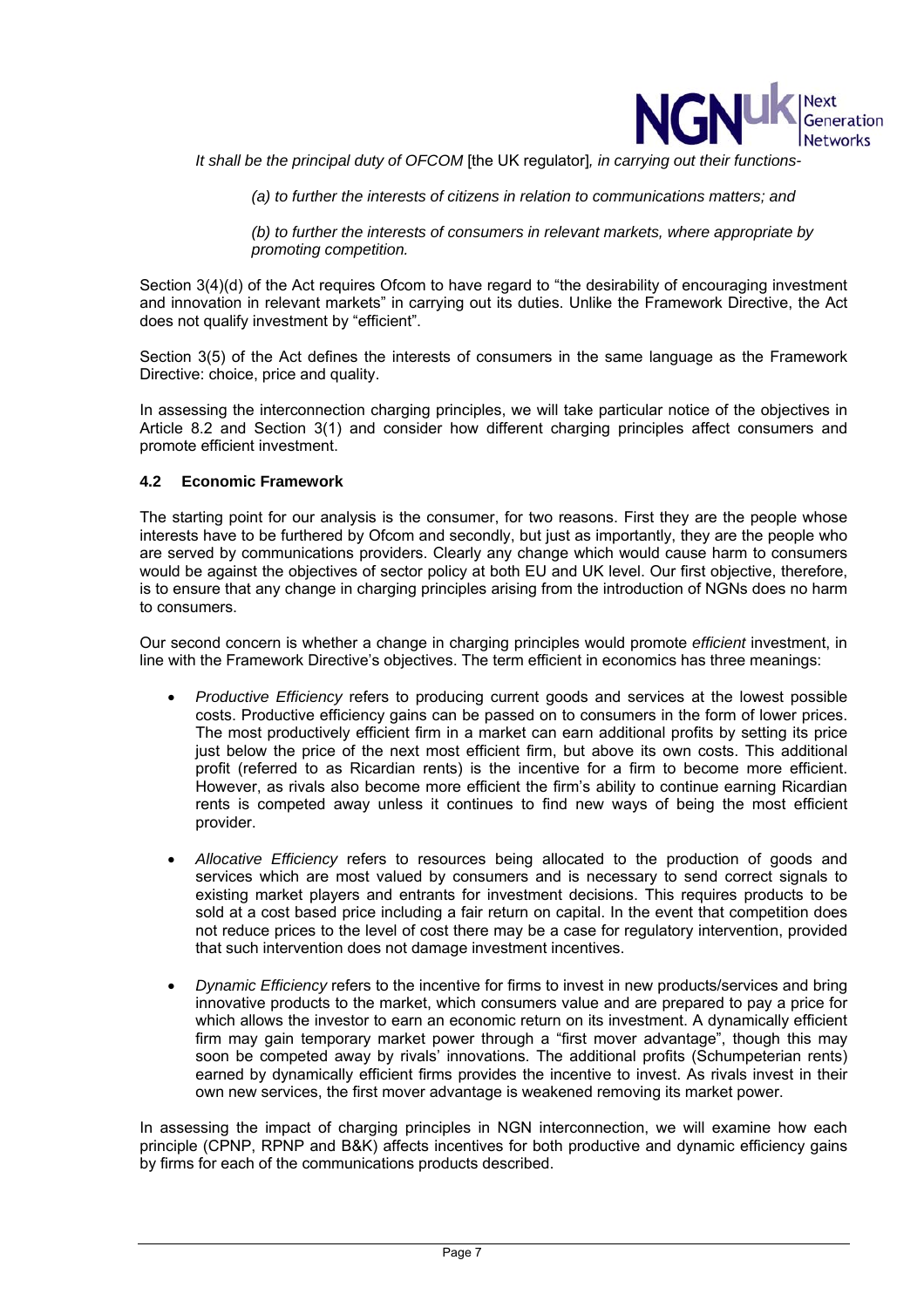

"Efficient investment" has been described as "the right amount of investment at the right time". Sadly, whether this laudable aim is met cannot be known in advance of an investment being made and the market responding to the new or lower cost services the investment creates by either buying sufficient volume to earn the investor a return, or finding no value in the new service. Our interest is in whether the current charging principles maximise the opportunity for investors to earn a fair return, subject to their services being attractive to the market, or whether an alternative structure would encourage investment without harming consumers.

# **5. Analysis**

In this section, I consider the economic benefits or otherwise of changing from the current mix of charging models to an alternative. I assume that any change from current models can only be justified on the basis of promoting efficient investment in NGN whilst doing no harm to consumers. Any such harm would be measured in decreased demand for services and thus lower consumer welfare.

#### **5.1 Who should pay for an electronic communication?**

At least some of the discussion amongst researchers on interconnection economics revolves around the normative question of who *should* pay for the costs of transporting a telephone call or an electronic message from one party to another. There are two ways of answering this question: who causes the most cost and who benefits most. I look first at the question of cost causation before addressing the question of who benefits the most.

During the UK Competition Commission (UKCC) enquiry into Number Portability, the Director General of the then telecoms regulator, Oftel, referred to six principles which are relevant to determining how the burden of cost recovery should fall upon communications providers and their customers (UKCC 1995, p128-129). The first of these principles was cost causation: whose actions caused the costs to be incurred at the margin.

Referring to Yoon's example, (Yoon 2006), in a circuit switched network Amy, the caller, causes the circuit to be set up through to Bob, the receiver, even if Bob does all the talking. Therefore Amy can be said to be causing the cost on both her and Bob's network. However, in a packet switched network it may be possible continuously to assess which party causes costs by monitoring the flow of packets. If Amy remains silent then, dependent on the voice codec used, she causes far fewer packets to be sent through the network than Bob. On the fairly safe assumption that traffic is the most significant driver of network costs (over the long run), Amy causes far less cost than Bob despite initiating the call. Similarly, if Amy contacts a website, rather than Bob, and requests a page or file to be downloaded, it is the website that could be seen as causing the cost by sending large quantities of data across the network, even though it was Amy who initiated the download.

However, it is also arguable that, despite not talking, Amy still causes the cost of the entire call by initiating it in the first place. She may well know in advance that Bob will dominate the conversation but still wishes to call him to hear what he has to say. Her choice to call Bob is therefore the major factor that causes costs to be incurred by both networks.

Yoon considers that if cost causation is continuously assessed it would be feasible to charge the sender for the transmission of the packets rather than initiator. In our view, at least with regard to voice calls, cost causation simply based on who sends the most packets is a misleading way to address the question. Of more significance is who benefits from the transmission of the data, and as I discuss below, who expects to benefit at the time a call is initiated.

Another of Oftel's six principles was the distribution of benefits. Although the principles were put forward in the context of number portability, in essence this principle suggests that the party who benefits most from the communication should meet most of the costs. Underlying DeGraba's argument for a variant of B&K is that benefits are broadly equal between the parties to a call and therefore the costs should be shared. I argue below that such an assumption is incorrect and that the distribution of benefits between parties may be entirely in favour of either the initiator, the receiver or sufficiently in favour of the receiver that he is willing to subsidise some of the calling party's costs. Provided that the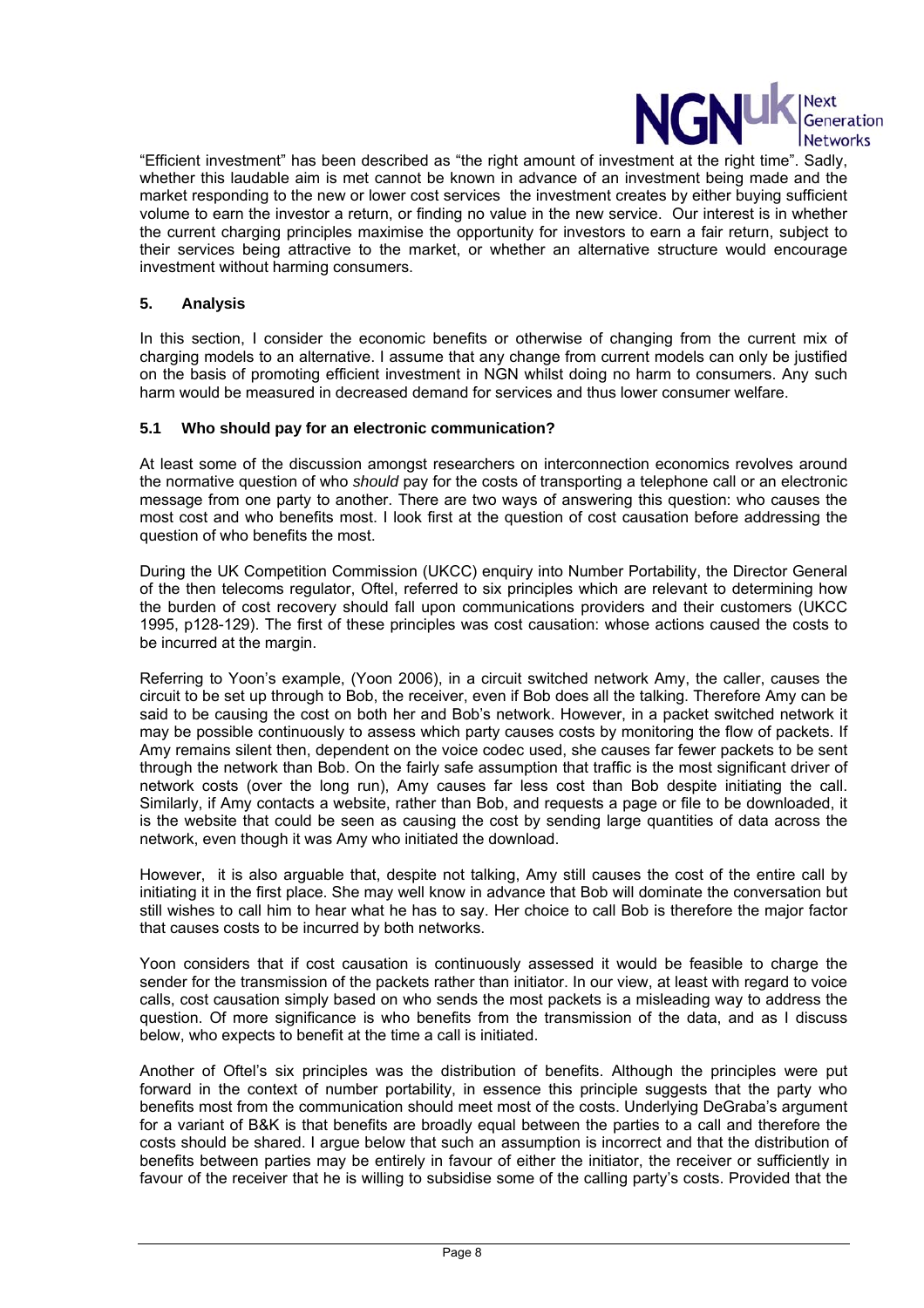

called party is able to signal to the caller the level of his willingness to pay for calls, revenue will be maximised to recover the costs associated with investment in NGN.

The primary focus of this paper is existing voice and SMS services running on NGNs. I first discuss voice calls and then SMS text messages.

A voice call can be considered to require two actions to be completed: first Amy must decide to initiate a call and Bob must decide to accept it (or have a machine answer on his<sup>2</sup> behalf). Once the call is accepted by Bob either party can decide to finish the call at any time. Completed calls are the relevant unit of analysis in this paper as they generate revenues for the network operators and, if the value of a call to both parties is greater than the cost, they deliver welfare to consumers. Following on from the Article 8.2 objectives, we are interested in creating economic conditions which will encourage investment. This will happen if firms have an expectation that they will receive additional revenues from their investments and/or the same revenues at lower costs. As it is the completion of a call, i.e. the decision by Bob to accept the call, that generates revenue, we are primarily interested in completed calls.

I therefore define the relevant market as being that for completed voice calls which consists of two parts: origination and termination, except when two networks are connected via a third transit network. Once the call is completed, this paper makes no further assumptions about the content of the call.

In the analysis below, the price (P) of a call is taken the be expected price of the entire call, regardless of duration.

Let us assume our two consumers Amy (the initiator) and Bob (the recipient) are connected to networks α and β respectively, and that the two networks are directly interconnected. Each consumer has a willingness to pay, or utility ( $U_A$  and  $U_B$  respectively) for each call. The level of utility is based on the value each will receive from the call and, for simplicity is not constrained by income. We scale the utility of each party between 0 and 1. Each consumer is also faced with a cost comprising two parts: the price charged by the network for making or receiving call as appropriate and the opportunity cost of spending his/her time on the call rather than on some other activity. It is likely that the opportunity cost is substantially greater than the financial cost.

We are interested in maximising completed calls, i.e. calls made by Amy and accepted by Bob. As Amy is the initiator, for her to make a call we can expect Cost  $< U_A \leq 1$ . Provided that the cost of the call is less than her expected utility she will initiate the call to Bob. To understand Bob's expected utility at the time he receives the call we can assess three scenarios:

- i) Bob has the same level of knowledge as Amy (e.g. through caller display and prior knowledge of call, or pre-arranged call, etc). In this case, A and B are in exactly the same situation and have the same expected utility function. Again, we are only interested in completed calls, so the relevant utility curve for B is: Cost  $\leq U_B \leq 1$ .
- ii) Bob has less knowledge than Amy (e.g. an unrecognised or hidden caller ID). Again we are only interested in completed calls, but this time Bob cannot rule out the call being less value than the cost, i.e. utility curve is  $0 \leq U_{\text{B}} \leq 1$ .
- iii) Bob has a greater degree of knowledge than Amy (e.g. Bob wants to receive Amy's call to sell a service). Given that not all calls result in a successful sale the utility curve will be the same as scenario (i): Cost  $\leq U_{\rm B} \leq 1$ .

The average utility for each party ( $\bar{U}_A$  and  $\bar{U}_B$ ) depends on the relative frequency of the three scenarios. Let us first consider the case when scenario (ii) is the most frequent such that  $\vec{U}_A > \vec{U}_B$ .

In a CPNP environment, with CPP at the retail level, network β will pass the costs of termination back to network α who will recover both its own costs  $(C_α)$  and the termination charge raised by β ( $C_β$ ) from A through its retail price. I make no assumption here about the price setting ability of α, nor about its objectives (profit or revenue maximisation). Therefore I assume that the retail price charged to A is

 2 Throughout this discussion I follow Yoon and refer to the caller in the feminine and the receiver in the masculine.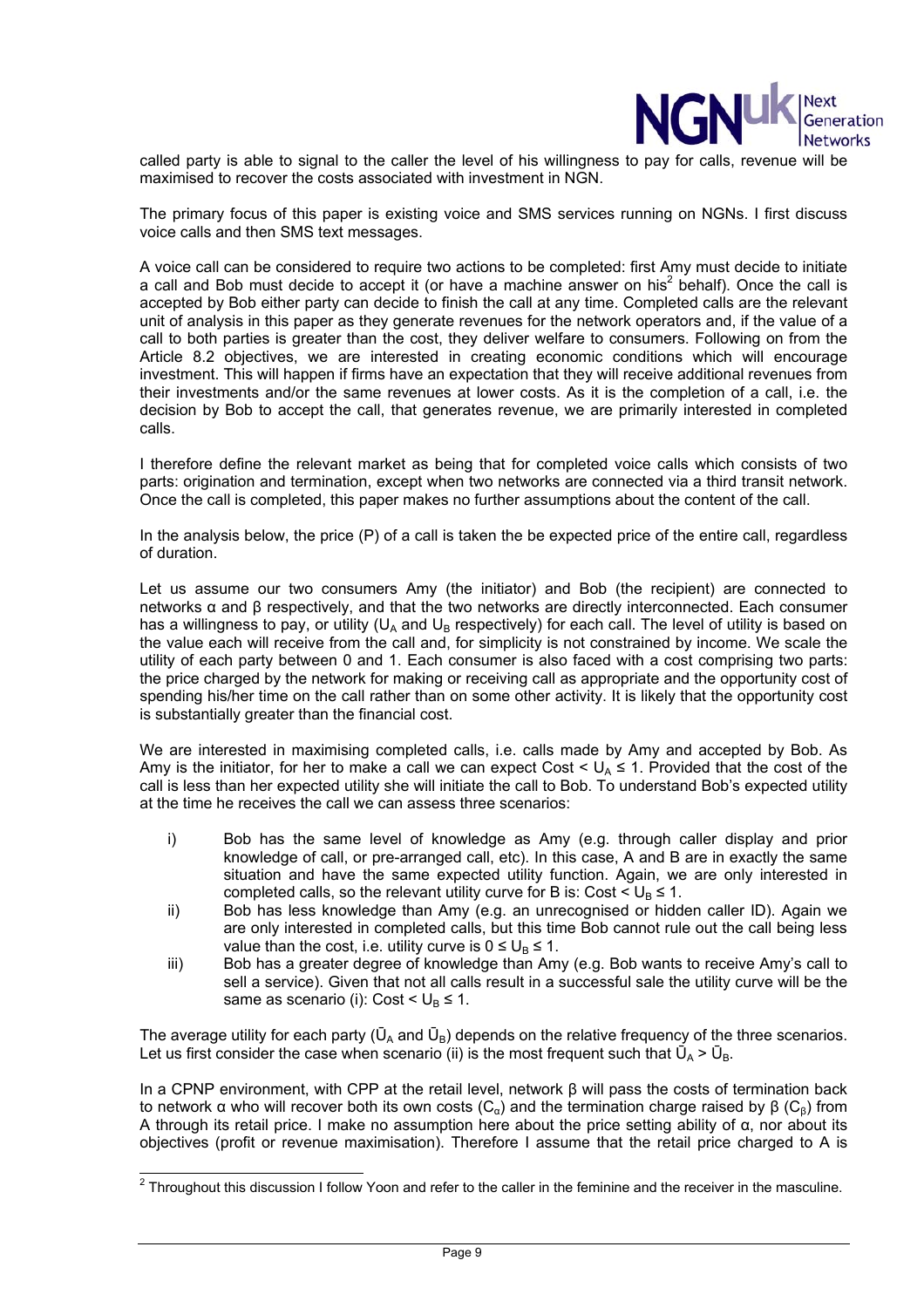

simply  $C_{\alpha}$  +  $C_{\beta}$ . As all the costs are met by A, the quantity of completed calls is set by the demand of all initiators -  $Q_A$  in Figure 1 – where  $D_A$  is the demand curve for call initiators and  $D_B$  is the demand curve for call receivers where  $U_A > U_B$ . Consumer welfare is depicted by the triangle PWX and total revenue is the product of price and the quantity demanded ( $PQ_4$ ).

Let us now assume that the charging mechanism was changed to an RPNP environment whereby network α passes its costs to network β who must then recover those costs from Bob (and all other receivers). The costs faced by Bob are the same as Amy, thus its price (P) is again  $C_{\alpha} + C_{\beta}$ . However, as  $\bar{U}_A > \bar{U}_B$  then Bob will demand a smaller quantity at the same price and so the demand curve for received calls  $(D_B)$  is further to the left. The consumer welfare obtained under a RPNP regime for normal call is depicted by the triangle PYZ.

It can easily be seen by the smaller size of triangle PYZ that consumer welfare is reduced as is total quantity demanded on the basis that  $P_AQ_A < P_BQ_B$ . Thus for "normal" calls, it is obvious that a CPNP environment is better for both consumers and networks.



**Figure 1** 

In scenario (iii) receiving parties wish to generate inbound calls for the purposes of, say, sales enquiries, bookings or orders. In these cases the utility to the receiver may be higher on average than to the caller. We would therefore have a situation where  $\bar{U}_B > \bar{U}_A$ . The demand curves in Figure 1 would therefore be reversed such that  $D_B$  is further to the right than  $D_A$  and welfare and revenues are maximised in an RPNP environment.

Some researchers are interested in promoting a B&K environment where each network is responsible for recovering its own costs from its own consumers. This type of environment exits today with Internet peering, where two networks of broadly equal size do not charge each other for traffic which flows between them. It also exists in the US wireless market where the receiving party pays for the mobile termination charges.

As the costs are shared in a B&K environment, we can assume that  $P_A = C_\alpha$  and will thus be lower than in an CPNP model. We can also assume that  $P_B = C_\beta$  whereas  $P_B = 0$  in a CPNP environment. Applying this structure to geographic calls, the lower origination price will stimulate more calls but, as  $\bar{U}_A > \bar{U}_B$  and B now has to pay to receive calls, this is likely to suppress demand for completed calls. The introduction of B&K in comparison to CPNP is shown graphically in Figure 2.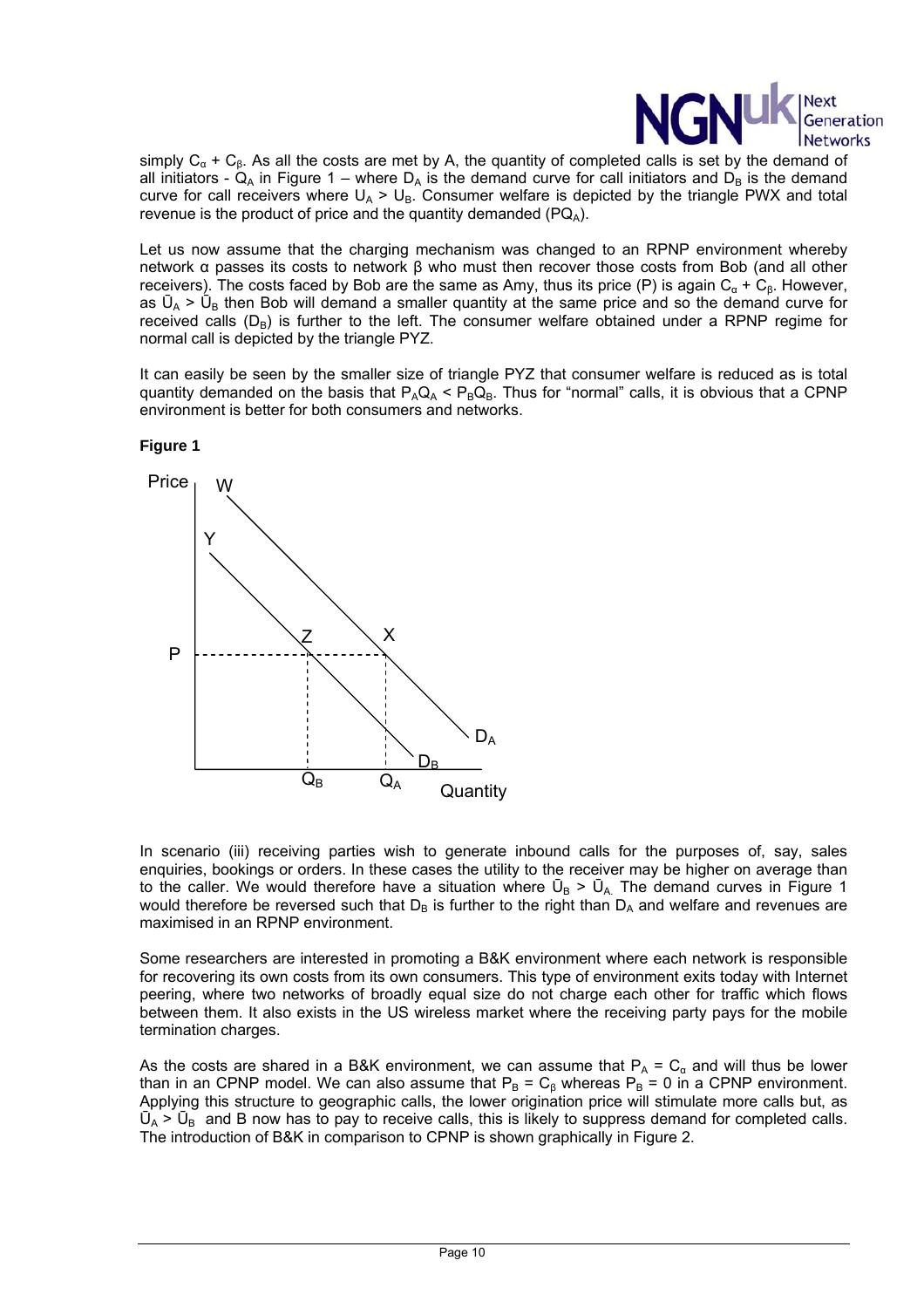

As with Figure 1, the demand curve for originators is  $D_A$ . Under CPP price is set at  $P_{CPP}$  and the quantity demanded is  $Q_{\text{CPP}}$ . If pricing is now changed to a B&K environment, then receivers' sets the demand for completed calls,  $D_B$ . Assuming that costs are equal for the originating and terminating network then  $P_{\text{Bek}}$  will be half  $P_{\text{CPP}}$ , so demand will no be  $Q_{\text{Bek}}$ , i.e. where price intersects  $D_{\text{Bek}}$ .

Figure 2 shows that the total number of completed calls would be less under B&K than CPNP, reducing consumer surplus and industry revenues which may lead to less investment. However, this is a function of the illustration. Consumer welfare under B&K is represented by the triangle  $P_{B\&K}$  Z Y and consumer welfare under CPP is  $P_{CPP}$  X W. To determine the total welfare and industry revenue effect would require knowledge of: the price elasticity of demand for origination and termination by A and B respectively, the difference in Ū, and the price difference between CPNP and B&K. The less the difference in  $\bar{U}$ , the less the price elasticity of demand and closer  $P_{\alpha}$  is to  $P_{\beta}$ , the more B&K is likely to generate more revenue than either CPNP or RPNP. The calculation required is shown formally in Annex A.



The above analysis shows that as the expected utility of each party relative to price converges, so the more efficient it would be to introduce a B&K system at wholesale level which would probably be reflected in retail pricing. The practical problem lies in the level of information available to the receiving party on the origin of the message and therefore his expected value. Under Article 8 of the Data Protection Directive<sup>3</sup>, service providers must offer calling parties the ability to hide calling line identification information free of charge. The called party must also have the ability to hide such information, again free of charge. Operators can therefore never be certain that the called party will have the necessary information required to accept or reject a call or message.

Figure 2 also illustrates that under B&K some consumer welfare would not be realised. A  $P_{BAK}$ originators are willing to make more calls than receivers are willing to receive. Initiators therefore lose welfare from calls not being accepted, represented by the quadrangle UWYZ.

We recognise that there are a number of variations to the general theme set out above. For example, Amy may call Bob on his landline and hear a message informing her that Bob is out and to call him on his mobile. As Bob has given this message, we can assume that he expects to receive some utility from calls he receive whilst away from his normal location. In these circumstances it might be arguable

l

 $^3$  DIRECTIVE 2002/58/EC OF THE EUROPEAN PARLIAMENT AND OF THE COUNCIL of 12 July 2002 concerning the processing of personal data and the protection of privacy in the electronic communications sector (Directive on privacy and electronic communications)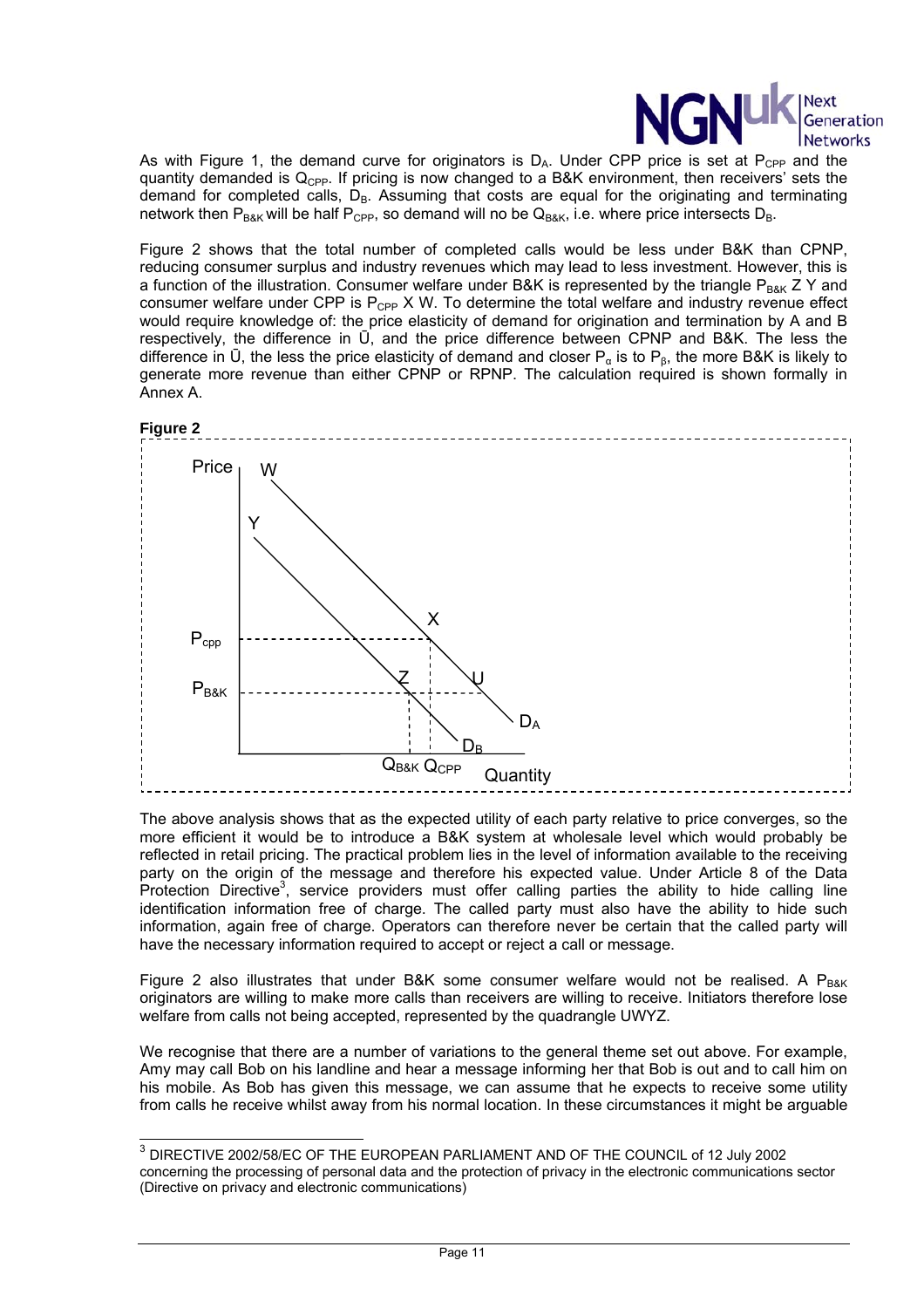

that Bob should pay at least some of the termination charge as he is expecting some value. The counter to such an argument would be that if Amy has made the decision to call Bob on his mobile then the condition Cost <  $U_A \leq 1$  has been satisfied. Bob's utility function would still be dependent on his level of knowledge when the call is received still applies and so it is still economically efficient for Amy to pay for the call. This and other variations are not explicitly explored in this paper.

I now turn briefly to SMS text messages. Following the principle of cost causation, the sending party imposes the costs on both her own and the receiver's network by initiating the transmission of the message. The sending of a return message is a separate communication so if Bob replies to a text sent by Amy, he is the one now imposing costs. Unlike with voice calls, costs cannot be assessed constantly through the communication.

Turning the principle of distribution of benefits, a fundamental difference between voice calls and SMS messages is that the receiver has no option but to receive the SMS. If Amy sends Bob a text, he cannot reject the message or perform the SMS equivalent of hanging-up part way through receipt if the message is of no value to him. As with a voice call, we can assume that Amy will derive some utility from sending a text, otherwise she would not invest her time in preparing the message, and that Bob's utility is unknown when the message is received. So it is likely that the condition  $\bar{U}_A > \bar{U}_B$  will hold true and therefore the initiator should pay for the cost of both origination and termination.

If the charging principle for SMS was changed to RPNP then Amy would impose a cost on Bob which Bob would have no option to reject. As the cost to Amy would be reduced to her opportunity cost only, she may be expected to send more messages to Bob than under CPP, thus creating a cost burden on Bob from which he may gain no utility. It would therefore seem inappropriate to change the charging principle applied to SMS away from CPNP/CPP.

# **5.2 Network Externality and Termination Subsidy**

Externalities are defined as consequences for welfare not fully accounted for in the price of a good. In electronic communications there are two forms of externality. The first is the network effect of subscribers: as each additional subscriber joins a network so the value of the network increases for all existing subscribers. However, this increase in value is not captured in the price paid by subscribers. The second form of externality is call externalities. The initiator of a call derives value from the call being answered by the called party. If the price to the caller was set only at the direct cost of call origination then this externality would not be captured (internalised).

We have seen above that the benefits of a call are likely to be asymmetrically distributed between the called and calling party. In most cases we can assume that *at the time the call is made and received* the calling party expects to benefit and the called party may or may not expect to benefit dependent on his knowledge about the inbound call. In the worst case, the receiver will be sufficiently pessimistic about his level of utility that he will keep his phone switched off and only use it for outbound calls. There is some evidence for such behaviour. Samarajiva and Melody (2000, p4) report that *"Subscribers in RPP countries are much more likely to turn their phone off, or refuse to answer calls, in order to avoid paying for them."* They also show a near trebling of mobile subscribers in Mexico after it converted from RPP to CPP.

However, Littlechild (2006) argues that there is no empirical evidence to support the claim that phones will be kept switched off if the receiver has to pay for calls, suggesting that all such evidence is either anecdotal or out of date and claims that the lack of quantification of such behaviour is an "unsatisfactory basis for responsible policy making".

The examination of the benefits of calls discussed in 5.1 and the model developed in Annex A suggests that the difference in average utility between the calling and called parties, and the difference in price each pay will be the determining factors.

I now go on to consider the call-by-call externality. We can describe the called party as subject to two kinds of error when making his decision about whether to accept a call. Either he might reject a call from which he would gain utility (type I error) and he accepts a call from which he has zero or negative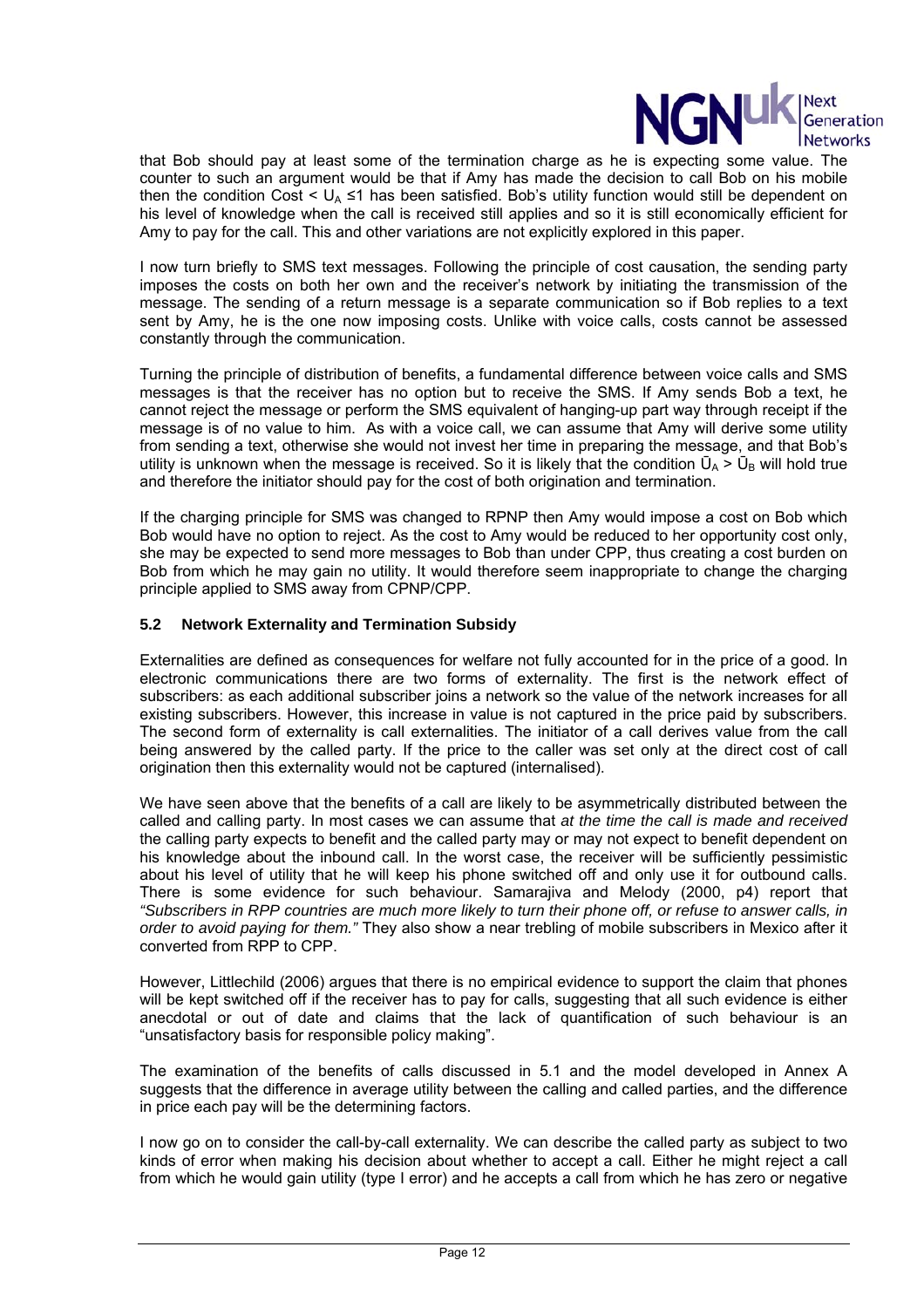

utility (type II error). Type II errors may be less serious from an economic perspective as the recipient can cut short the call if he quickly ascertains there is no benefit to him in continuing with the call. For example, he could tell the double-glazing salesperson who has interrupted his meal that he is happy with his windows as they are. Arguably the caller would also gain from a wasted sales call being cut short as she can call a potentially more responsive prospective customer.

Rejecting calls from which both parties would gain utility is more of a problem. In this case neither the caller's nor the receiver's utility is realised and so there is a consumer welfare loss. However, the value of the call to the calling party may be sufficiently high that she is willing to subsidise the called party to receive the call. This is the positive externality enjoyed by the calling party of the called party being willing to accept the call and arises from the basic condition that  $\bar{U}_A > \bar{U}_B$ .

Wright (2002) says that the externality can be funded through the caller paying the termination charge of the receiver and that this could be an efficient transfer between the two parties. Restricting the analysis to "normal" phone calls, i.e. non-0800 calls, type I errors can be avoided by the calling party subsidising the called party for the cost of termination. If we extend the analysis so that it is more general, then the party who expects to receive the most benefit at the time the call is placed (message sent) can efficiently subsidise the other party's direct costs. Therefore, it is efficient for a firm wishing to receive calls to offer an 0800 number and pay the origination charge of the caller.

## **5.3 SMP in Termination**

One of the principle problems associated with CPNP is that it creates a termination monopoly. In brief, this problem exists because the calling party has no control over which network the called party is connected to and therefore, under a CPNP arrangement, the caller must pay whatever charge the terminating network sets for termination. This may result in call originators paying an excessively high price, though this is disputed by, in particular, the mobile networks<sup>4</sup>. To get over this problem regulators have generally stepped in to force termination charges down to cost based prices. Such an action requires regulatory intervention which is generally regarded as costly and second best to a properly functioning market, not least because it is difficult for the regulator fairly to calculate the cost of termination.

DeGraba (2000) points out that this termination problem presents regulators with the unattractive choice of allowing operators to exercise their terminating market power, which could raise retail prices and reduce network usage, or regulating the terminating access rates of all carriers.

B&K is often put forward as a means of overcoming this termination monopoly problem. Advocates of B&K claim that, in the presence of competition, prices for receiving a call or message would be competed away to cost. Communications providers will compete for both origination and termination traffic and consumers will be sensitive to both prices. Some advocates claim that termination will be offered free of charge, subsidised through higher prices for origination, and others that a bundle of minutes will be included with monthly rental which will be sufficiently large to make users indifferent as to whether they are used for inbound or outbound calling. Assuming this will be the case, then regulators could step back from their involvement in setting call termination prices and so reduce the regulatory burden on operators. This would undoubtedly be a benefit to consumers and communications providers as the cost of regulation could be reduced. However, given that payment for voice call termination would raise the costs of receiving a call from the current level of zero and so result in some calls not being accepted, would the benefit of loss of SMP in termination be sufficient to off-set the potential welfare loss from call not being accepted?

Again referring to our illustration in Section 5.1 and the formal explanation in Annex A, we can see that the burden of regulation is justified if a receiver's utility is relatively low, price elasticity is high and the price differential is large.

However, B&K follows the same principle as Internet peering, that is for it to be commercially attractive to both parties the cost ratio, i.e. the relationship in the costs the two networks cause on each other,

 4 For a full discussion, see UKCC 2003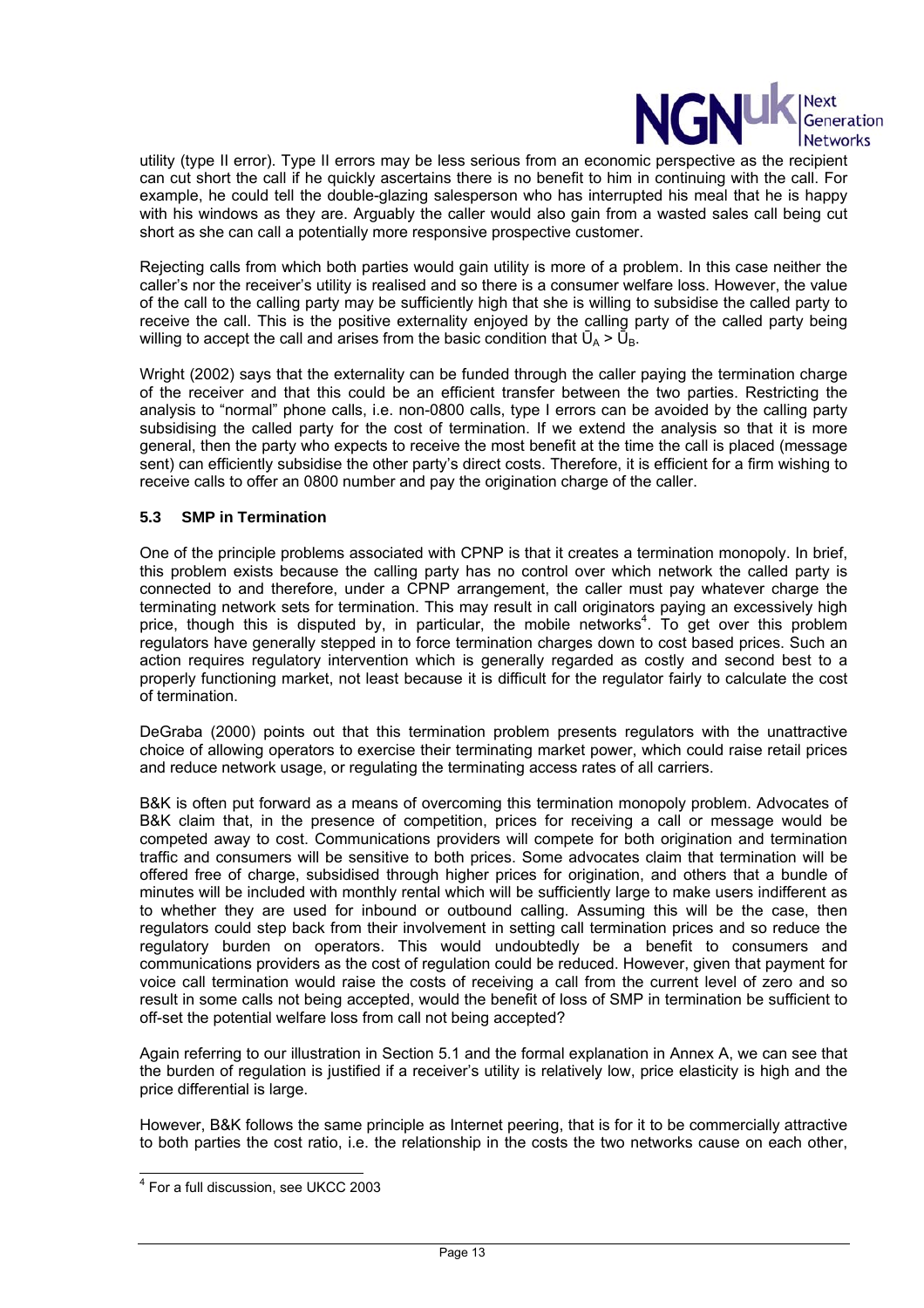

needs to be close to one. An Internet Backbone Provider (IBP) will not enter into a peering agreement unless it is satisfied with the cost, as well as the technical and operational characteristics of the prospective peer network (Laffont et al 2001). If costs are not in balance, then the IBP may refuse an peering agreement and require transit charges.

The following example assumes that distance is the primary driver of cost, but the analysis is equally valid for any other significant difference in costs between the two networks. Suppose that network α is geographically limited such that the average distance a call or message travels from the calling party to the Point of Interconnection is 10 kilometres whilst on network β the average distance is 100 kilometres. For each interconnected call placed by network α costs are caused in the ratio 1:10, assuming that distance is the primary driver of cost. As calls passed from β to  $α$  travel the same average distance on each network, the same ratio applies. Network β incurs ten times the costs of network α for any call or message regardless of the direction of the message.

Since the two networks compete at a retail level, a standard B&K arrangement is clearly inefficient in this context as either network β will have to charge below price to be competitive with network α or it will have to sell at an uncompetitive price and so lose market share.

DeGraba's COBAK solution is supposed to get around this problem by requiring the calling party's network to meet the costs of transit all the way to the called party's Central Office (local exchange). Whilst the proposal may remove SMP in termination, it does not remove the problem altogether as it simply shift the SMP to transit, in the absence of perfect competition.

When Amy wants to call Bob she has no control over the network to which Bob is connected. Under COBAK, network β charges transit from the Point of Interconnection (PoI) to the local exchange. In a two network market, where network β is the only other network, it remains in a monopoly position to transit the call the Bob's local exchange. Network β's SMP has simply shifted from the termination leg (from the local exchange to Bob's premises) to transit (from the PoI to local exchange).

There are two potential regulatory responses to this problem. One response is for the regulator to estimate transit costs and impose a cost oriented transit price on network β. This has no advantage over the regulator estimating the cost of termination. The alternative is for the regulator to determine that B&K, even COBAK, is only available to networks with a minimum number of PoI's. This is an even more unpalatable decision for the regulator as it is then effectively determining the design of a network and is also left with determining a regulated price for termination for all networks which do not have the requisite number of PoIs.

The problem of SMP in part of the network does not completely disappear even if the transit market is effectively competitive. Suppose there is now a third network, γ, which offers transit services in competition with network β. Unless network γ perfectly matches network β, at some point it will need to hand over traffic for onward transit to the local exchange leaving some degree of bottleneck which will need to be regulated to prevent abuse of a monopoly position. The reality in the UK is that even the largest alternative network to BT, Cable & Wireless, does not perfectly match the BT network and so would have to hand some traffic on to the BT network.

This concern may be ameliorated in an NGN environment. In BT's 21CN, there will be 20 – 30 PoIs which will be the deepest level of the network for interconnection. If the Central Office is equivalent to the PoI, rather than the local exchange, then either the alternative CP would be connected to all PoIs or it could buy transit from BT or an alternative carrier in a market where there is no SMP. This model would see the terminating operator responsible for the cost of termination from the PoI to the called party<sup>5</sup>.

However, if the receiving party's network remained responsible only for the cost from the local exchange to the called party, then a problem of SMP would arise between the PoI and the receiving party's exchange.

l

 $<sup>5</sup>$  The problem of SMP is not dependent on charging principles. It will exist under all charging models considered.</sup>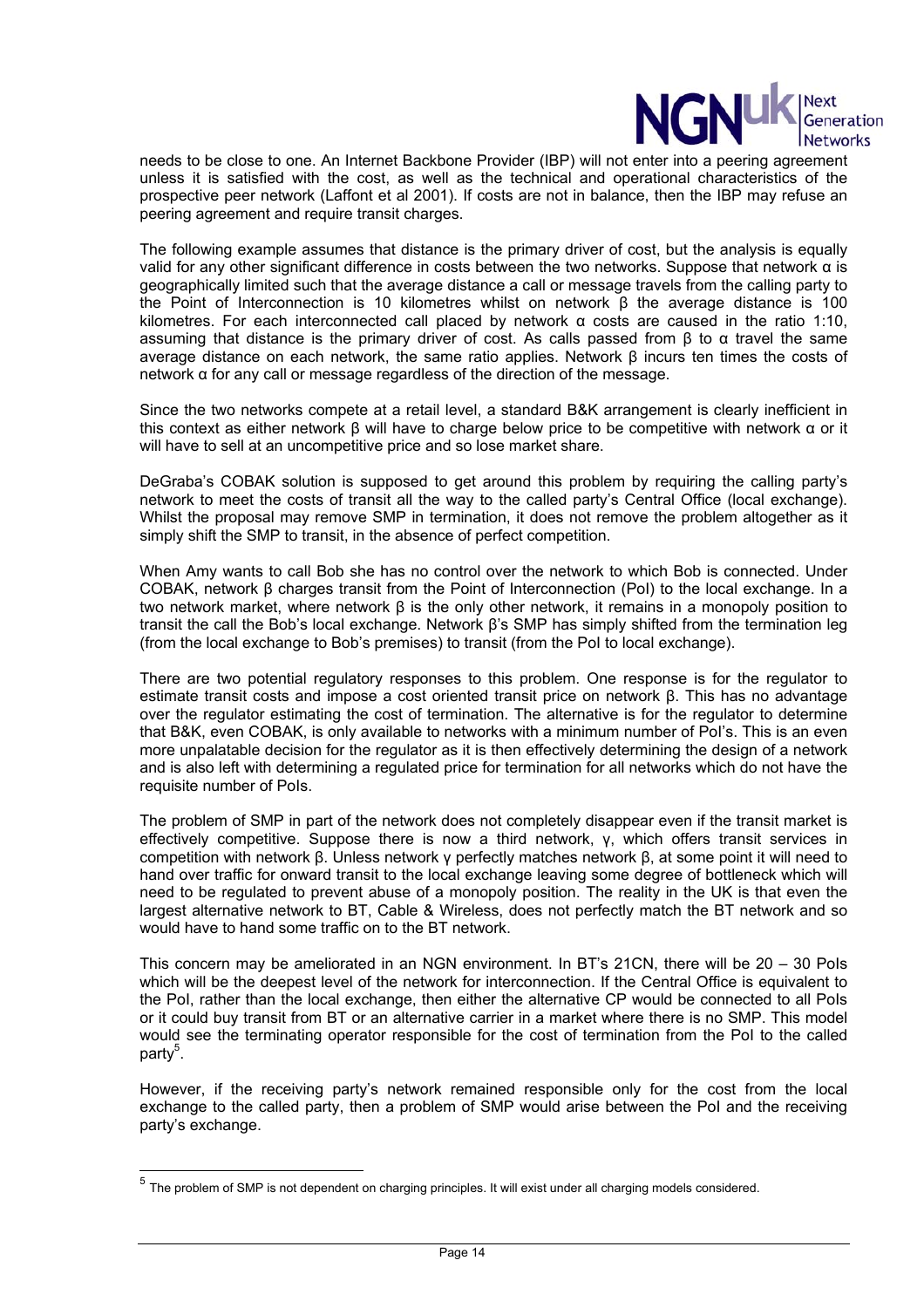

#### **5.4 The "Hot Potato" Problem**

An argument often used against B&K is the "hot potato" problem which arises because communications providers have an incentive to hand over traffic to another network for termination as close to the point of origin as possible, thereby reducing their own costs and maximising the costs of the terminating network. If the terminating network is not able to recover these costs then, it is claimed, the terminating network will under invest (Gilert + Tobin and CRA International 2006).

The ERG suggests that the problem could be overcome by requiring operators to have a reasonable minimum number of interconnection points for B&K to be applicable to that operator. As discussed above. this would involve the regulator in determining the topology of points of interconnection. The ERG then points out that if operators had to increase their network size to be B&K partners for other networks, the investment involved could be inefficient if infrastructures are unnecessarily duplicated (ERG 2007).

DeGraba (2000) however neatly removes the hot potato problem by making the originating network responsible for the costs of transport all the way to the terminating network's central office, including the cost of transit if involved. This proposal maintains the incentive for the originating network to build an efficiently sized network and also maintains the customer-supplier relationship between the originating and terminating network and thus the incentive for investment as costs can be recovered from the originating network.

## **5.5 SPAM and SPIT**

In 5.1 we point out that some calls or received messages result in negative utility for the called party, such as when the receiver is interrupted during some more valuable activity to receive a "junk" message (SPAM) or call (SPIT). Under the principle of doing no harm to consumers, a change from the existing wholesale billing regime which reduced the disincentives to sending SPAM and SPIT would clearly be a wrong.

We can presume that at least some SPAM and SPIT will have a utility for the receiver. For example, the double glazing salesperson must occasionally find a willing buyer or presumably the company would not find this a sensible way to market its products. Similarly a firm which uses large postal mailshots must also derive some value from this activity. However, across all recipients of messages we can assume that average utility ( $\overline{U}$ ) is low. In the presence of sufficient information to the recipient, a large number of the calls would not be completed. However, with insufficient information on which to reject calls, a number of type II errors will occur from which neither party will benefit.

Further, in a B&K regime, the price to the caller will decrease and so, given a negative price elasticity, we can presume that demand for such calls will increase. Receivers are therefore likely to suffer from an increase in unsolicited calls from which consumer welfare is negative, damaging consumers' interests. In response to this problem, Loder et al (2005) set out a number of solutions from law, technology and regulation and propose an "Attention Bond Mechanism" (ABM) designed to signal preferences whilst screening low value communication. Perhaps simply maintaining the cost to the caller would be simpler.

#### **6. Implications for NGN Interconnection**

The above analysis has not specifically referred to NGN interconnection and could apply equally in the current generation network world as for NGN. So the question arises as to whether there is any unique quality of NGN that would change this analysis.

There are two characteristics of NGNs which are relevant in such a discussion. First, NGNs are packet based and the packet flow in each direction may not be equal. By contrast, circuit switched, current generation networks open a circuit between the calling parties and so the effective traffic flow in each direction is the same. Secondly, NGN architecture consists of a common transport layer above which sit different services (e.g. voice, data, multimedia, etc.) each of which may have different quality of service parameters. Each service may use different elements of the transport layer which may or may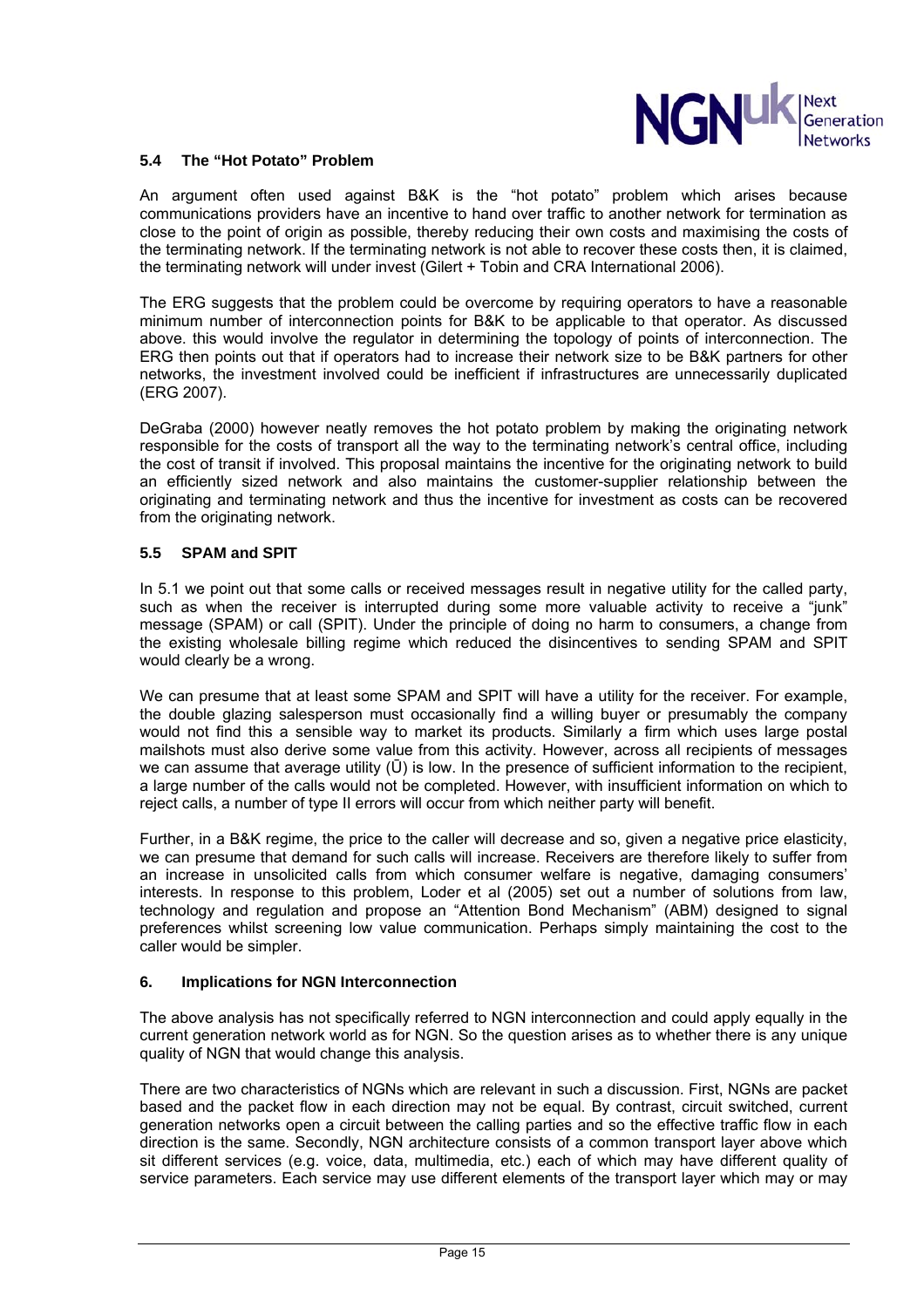

not be shared with other services. I explore the potential implications of these two characteristics below.

#### **6.1 Packet Based**

The packet based network means that the flow of packets between each party can be counted. In a voice call it could be assumed that the person who speaks most generates a larger volume of data and therefore causes the most cost to the two networks. Voice Quality of Service (QoS) requires that packets containing voice have high priority over the network and are not subject to delay or jitter, and therefore tend to impose a higher cost than non-real time services.

However, to assume that the party who creates most packets gets the most utility from the call would be naïve. It is quite feasible that the called party asks short questions to which the calling party responds with long answers. This does not mean that the calling party does not benefit most from the call, or even receives the most benefit. Imagine, for example, a market research call in which the researcher asks short questions but elicits long answers. Alternatively, imagine a call which combines voice and data transmission in which the initiator requests a large file from the receiver. Again the receiver may cause the most cost, by sending the file, but it is the initiator who benefits.

Given the high cost burden of voice QoS in conjunction with the uneven distributions of costs due to the nature of a packet based network, the relationship between cost causation and distribution of benefits is probably less clear cut in a NGN world than in current generation networks.

## **6.2 NGN Architecture**

The architecture of an NGN consists of a number of common layers, from the physical layer (cables, etc) to the IP layer which support end-user services (Figure 3). As Yoon pointed out, interconnection can happen at either the transport or the IP layer or retailers could buy wholesale services. Each service may use network elements from lower levels in different combinations. Thus there may be some elements used which are common to two or more services and some which are unique to a single service.

# **Figure 3**



It may also be that usage of network resources may be counted in different ways depending on the service provided. For example, voice services may be best counted in minutes on the softswitch<sup>6</sup> whilst downloading of video file may be best counted in megabytes of network traffic. Furthermore, different services may have differentiated QoS requirements at the service layer whilst using common network elements at lower layers.

The question that arise from this understanding of the architecture of NGNs is whether network elements which are used in the same way, should be charged for using the same principle? Should the costs of transport layer, for example, be always recovered on a B&K basis regardless of what service is being carrier over it, whilst the costs of elements unique to voice are recovered from the calling party's network?

Our response to such a question is again phrased in the same framework as above. Would such a scheme harm consumers and, if not, could it benefit consumers by lowering costs or stimulating investment in innovative services? To answer this we have again to refer to which party to a call

<sup>&</sup>lt;sup>6</sup> A softswitch is a central device in a telephone network which connects calls from one phone line to another, entirely by means of software running on a computer system. This work was formerly carried out by hardware, with physical switchboards to route the calls (Wikipedia).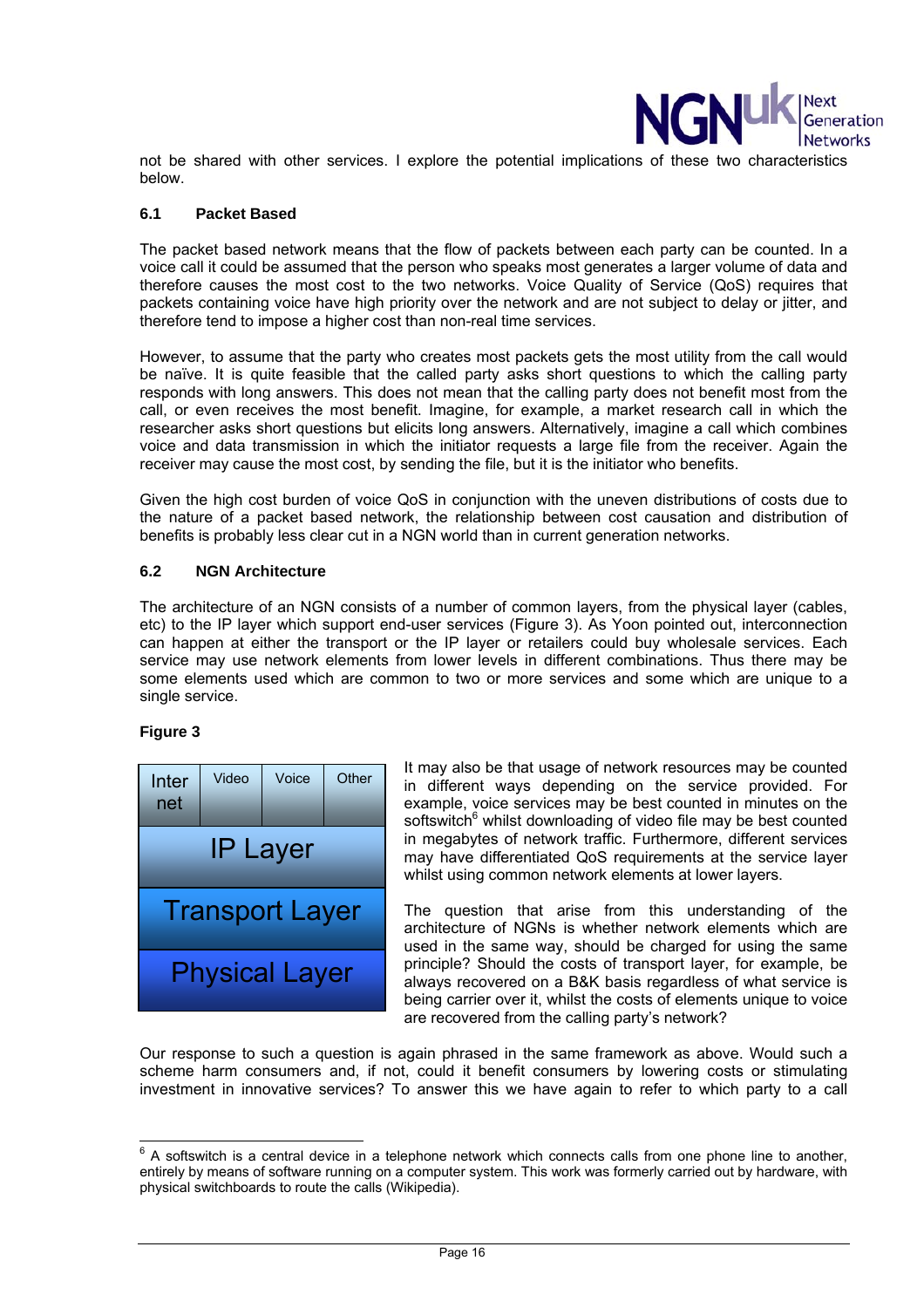

expects to gain the most utility and will therefore have a greater willingness to pay, at the time the call is placed (or message sent).

At the wholesale level, the primary beneficiary will be the CP which has the primary retail beneficiary as the client. Who this is depends on the call. For "normal" call it is most likely to be the initiator, whilst for inbound sales and marketing calls it may well be the receiver. This fundamental assessment of benefits seems to us to exist independently of the technology used to transfer the call or message and so is equally applicable to next generation as to current generation networks.

## **7. Practical Issues**

Until now I have concentrated on the economic issues related to interconnection charges on NGNs, which point to continuing with the current mix of charging principles to ensure that the party, and therefore the party's network, which most values the communication should pay for it. I now turn to some practical issues. These issues were identified by a survey of NGNuk members in early 2007.

NGNuk established fifteen principles of interconnect charging. Below I have grouped these principles according to three economic objectives: doing no harm to consumers; promoting productive efficiency; and promoting dynamic efficiency. I then apply them to each of three types of communication: voice/SMS origination; 0800; and voice termination. In this application I particularly focus on practical issues.

Figure 4 shows the fifteen principles grouped according to the three economic objectives.

## **Figure 4: Objectives and Principles of Interconnection**

| Do no harm                   | Protect/enhance user experience<br>Minimum user/operator disruption<br>Be cost effective to implement<br>Enable customer protection/security<br>Recovery of efficiently incurred costs for SMP<br>operators<br>Promote interoperability<br>Charging model coexistence<br>Enable end-to-end services to agreed quality<br><b>levels</b> |
|------------------------------|----------------------------------------------------------------------------------------------------------------------------------------------------------------------------------------------------------------------------------------------------------------------------------------------------------------------------------------|
| <b>Productive Efficiency</b> | <b>Efficient investment in NGNs</b><br><b>Efficient routing</b>                                                                                                                                                                                                                                                                        |
| <b>Dynamic Efficiency</b>    | Promotes retail innovation and investment<br>Promotes wholesale innovation and competition<br><b>Efficient investment in NGNs</b><br>Promotes efficient and timely migration to NGNs<br>$\bullet$<br>Voluntary adoption of charging model                                                                                              |

# **7.1 Voice/SMS Origination**

Consumers of voice and SMS message origination are used to paying for calls and the sending of text messages. The maintenance of a CPP system, at retail level, would therefore introduce no new harm to consumers and so the user experience would be protected.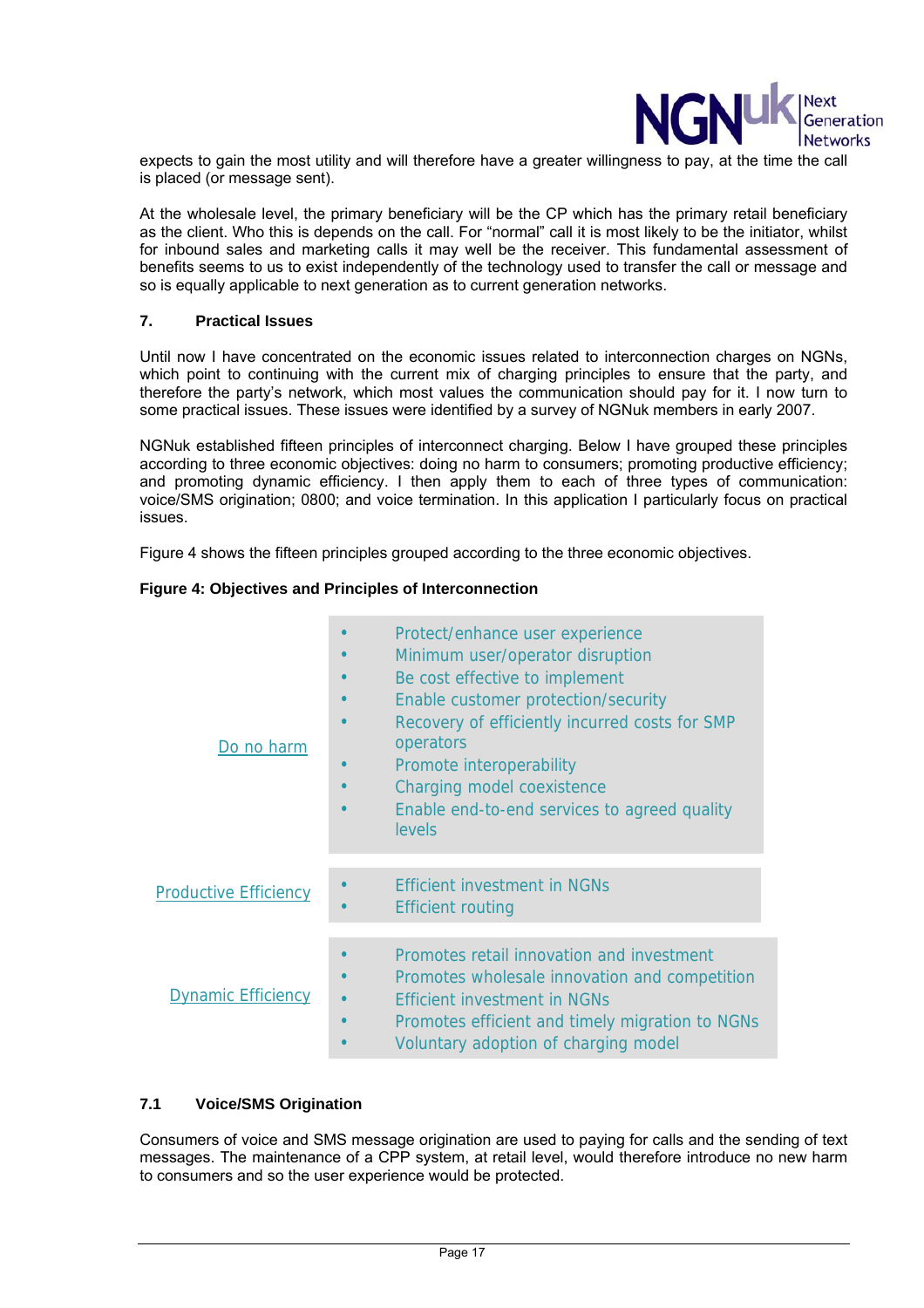

It follows from the above that there would be minimum end-user disruption by maintaining the CPP principle for voice/SMS origination. Operator disruption would be minimised by maintaining RPNP for indirect access calls with CPNP for direct access calls. A change to any other regime would cause disruption with attendant costs and confusion for both consumers and CPs.

It also follows that, as no change is required, maintenance of the current mix of payment principles would be cost effective to implement as no additional costs are incurred by Communications Providers (CPs).

The cost of sending SPAM/SPIT remains unchanged and continues to ensure that the receiver of such communications does not pay for them, again protecting consumer experience.

The economic analysis above demonstrates that CPs are able to recover efficiently incurred costs from the user who most value the service and that in the case of voice/SMS origination it is likely to be the initiator of the communication who places most value on it.

The promotion of interoperability may not be affected by the charging model but rather by electronic communications policy promoting any-to-any communications. Whichever charging principle is employed, some regulatory requirement to ensure any-to-any communications will remain essential.

As demonstrated above, all charging models co-exist today and are applied to parties and networks which gain the most benefit. As, on average, we expect calling parties to benefit most from a communication then the continuation of CPP to voice/SMS origination remains appropriate, at the retail level. The current mix of CPNP and RPNP at the wholesale level would continue to support CPP.

The calling party's network will want to ensure end-to-end quality and, as it is the customer of the terminating network, it has the bargaining power to require equivalent quality on the terminating segment of the communication to that on the originating segment.

Continuing with a CPP principle at the retail level for origination allows the originator's CP to recover costs from the party which most values the communication and therefore has a higher willingness to pay. This will maximise the opportunity for recovering investments and so do the most to promote investment.

CPNP maintains the current incentives for operators to keep traffic on their own networks until it becomes inefficient to do so and so promotes far-end handover, where the call is handed on to the terminating network as near to the receiving party as possible. The incentive arises from the calling party's network desire to maximise its own revenues and minimise outpayments to other operators. To minimise costs whilst traffic is on its network, both operators have a strong incentive to route traffic as efficiently as possible.

All five of the principles linked to dynamic efficiency gains are supported by implementing a charging mechanism that allows firms to recover costs from those that value the service most.

# **7.2 0800**

The argument for maintaining the RPP/RPNP charging principle for 0800 appears self evident. The purpose of 0800 is to allow the receiver to pay for the cost of the call and to signal to callers that it is willing to do so. To mandate an alternative charging principle for 0800 would remove a valuable product option.

Many of the practical comments above apply equally to 0800, though self-evidently in reverse.

# **7.3 Voice Termination**

Other than for 0800 calls the receiving party currently does not pay for termination in European countries. Changing the retail charging principle to either RPP would result in consumers paying for a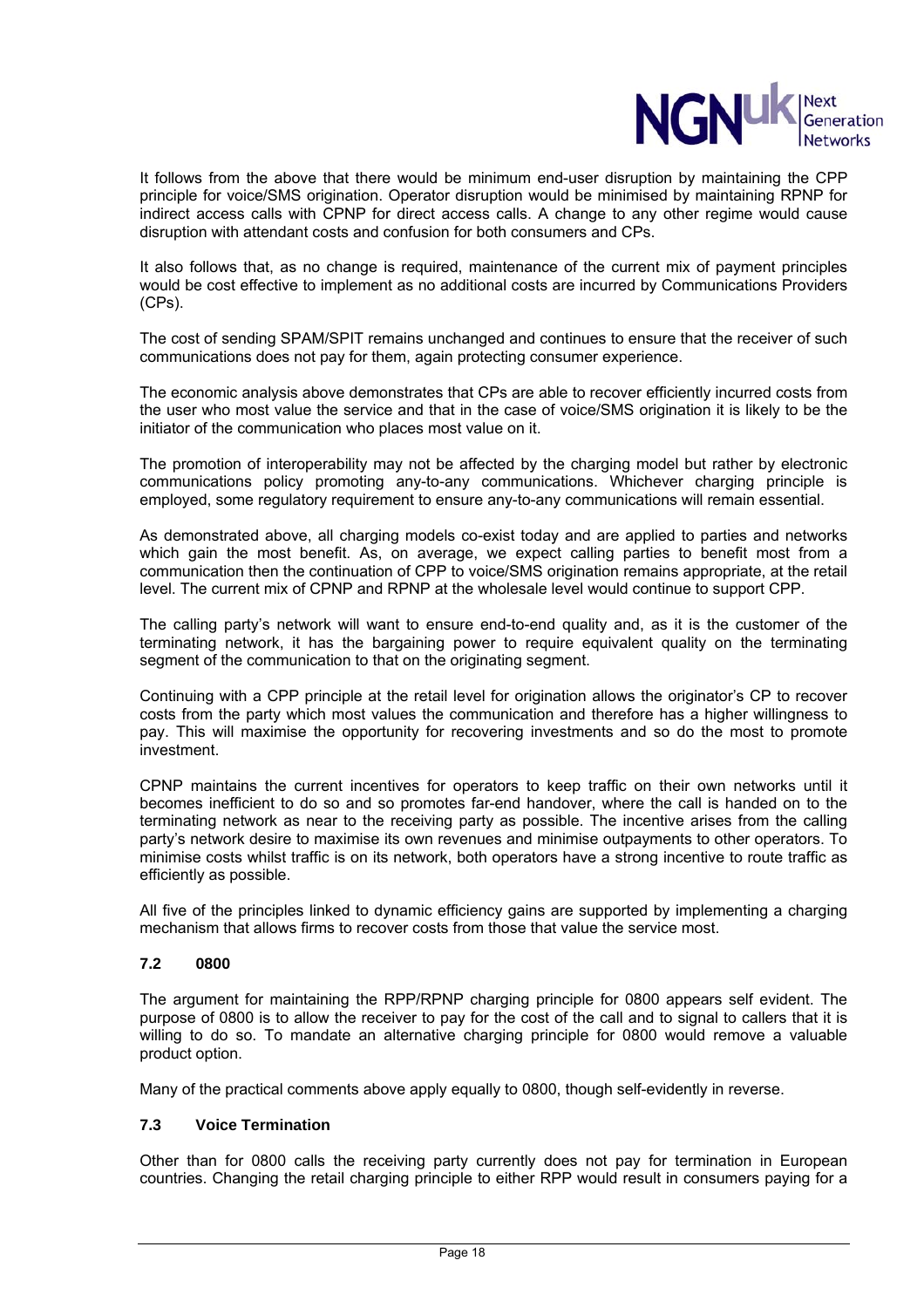

service they may not value and so would be detrimental to consumers on average. Such a change would cause user and operator disruption and it is unlikely that it would be cost effective to implement.

If the cost of calling is reduced, then the amount of SPAM/SPIT is likely to increase and so consumers would lose some of the protection they currently receive from the costs all falling on the calling party. If consumers were required to pay to receive SPAM/SPIT this would damage the interests of consumers.

In Section 5.2 above on network externalities, I discussed how the calling party subsidising the termination costs of the called party is an efficient transfer as the calling party benefits from her call being accepted by the called party. The reverse is the case in relation to 0800 calls. As all operators have SMP in termination then such an efficient transfer allows the SMP operator to recover the efficiently incurred costs of termination.

Both the called and the calling party have an interest in end-to-end services being provided to an agreed and acceptable level of quality. Provided that competition exists, the relevant networks therefore have an interest in ensuring such quality to capture maximum market share.

## **8. Conclusion and Recommendations**

Efficient and timely investment in NGN will happen if firms making the investments expect to generate a return on their investment either by being more efficient than their competitors or by being able to deliver new and innovative services which consumer are willing to pay for. This requires that CPs are able to recover costs from the party to the call or message transfer which gains most value from, and so has a greater willingness to pay for, the call or message. We make the assumption that the initiator of a call (or the sender of a message) always expects to receive some positive utility from the call, if it is completed (accepted) by the called party. However, at the time the call or message is received the called party has imperfect knowledge of his expected utility, which may be negative if the opportunity cost is too high. This is not always the case, though, as inbound call centres may wish to generate sales enquiries.

A flexible wholesale payment system, which aligns with the product being sold to the end consumer, has the best chance of allowing CPs to recover investments from those who most value the results of the investment. Prescribing any one wholesale payment system may therefore damage the interests of the industry and of consumers. Imagine, for example, if CPNP was prescribed as the only payment principle for NGN interconnection. Two products of significant value to consumers would become unviable: 0800 and CS/CPS.

The economic fundamentals of who benefits from the exchange of a voice call or message seem to us to be unaffected by the introduction of NGNs:

- i) On average, calling parties will always expect some utility from a call which, with some exceptions, will be more than the utility expected by the receiving party at the time the call is placed.
- ii) The call-by-call externality, i.e. the value to the calling party over and above the cost of the call, is best internalised by the initiator subsidising the called party for the direct costs of receiving the call.

Our view therefore is that the current mixture of CPNP and RPNP should remain in place for today's services on NGNs. The charging principles applied to any new service should be decided upon taking into account which party is likely to derive most benefit from a call and may include CPNP, RPNP and B&K. For example, the costs of billing for Presence Information might outweigh the economic benefits and so it may be appropriate to use B&K as the charging principle. The numbering system, perhaps suitably adapted to ENUM, can continue to be used for receiving parties to signal to calling parties how much of the call charges they are willing to pay for.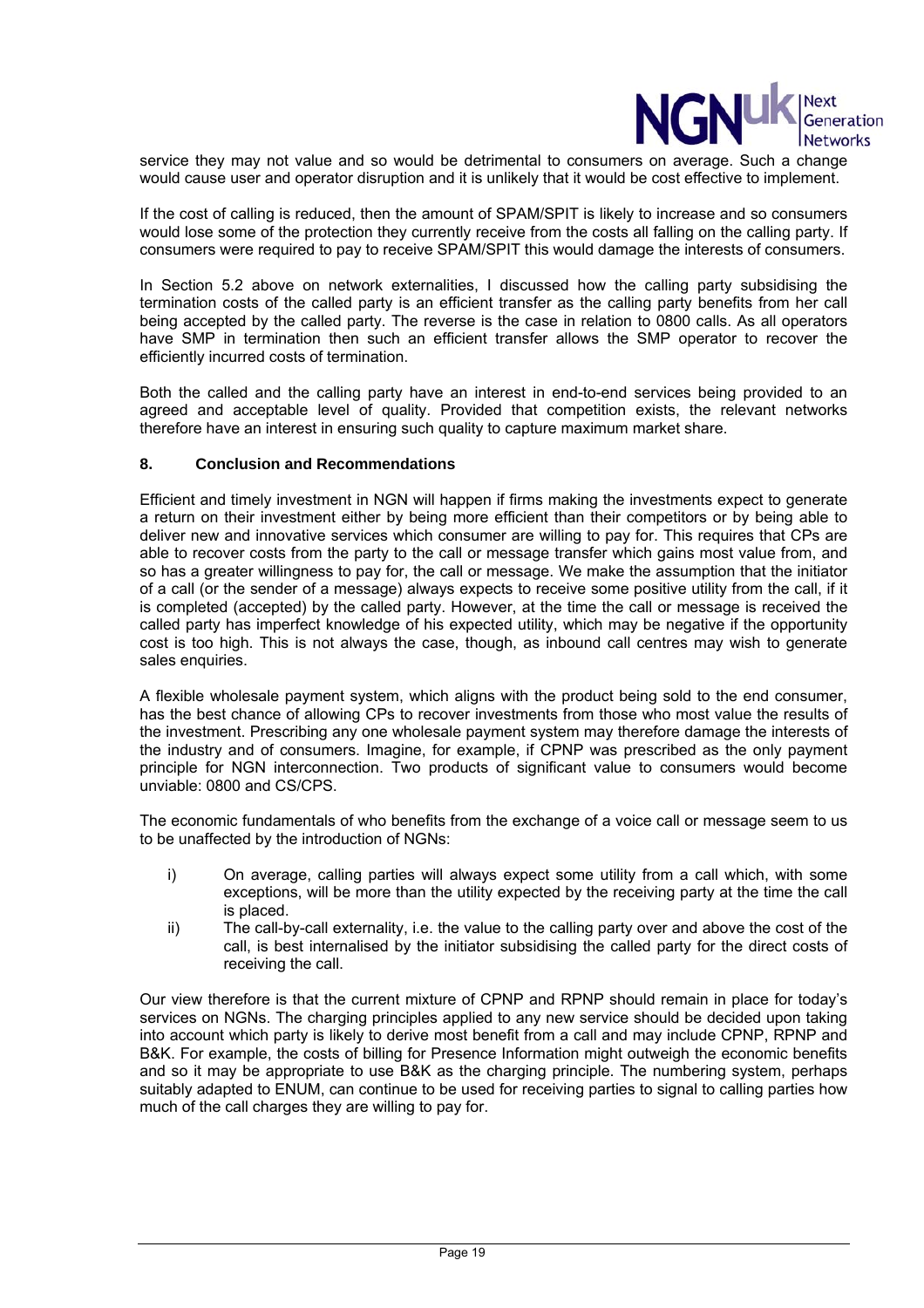

## **References**

DeGraba, Patrick (2000) *Bill and Keep at the Central Office as the Efficient Interconnection Regime* Federal Communications Commission, OPP Working Paper Series No. 33

DeGraba, Patrick (2002) *Bill and Keep as the Efficient Interconnection Regime?: A Reply* Review of Network Economics, Vol. 1 Issue 1 – March 2002 pp61 - 65

ERG (2007) *Final Report on IP Interconnection*

Gilbert + Tobin and CRA International (2006) *Economic Study of IP Internetworking: White Paper* Prepared for GSM Association.

Hermalin, Benjamin E., and Katz, Michael L., (2004) *Sender or Receiver: Who Should Pay to Exchange an Electronic Message* Rand Journal of Economics, Autumn 2004, pp423 - 447

Laffont, Jean-Jacques, Marcus, Scott, Rey, Patrick and Tirole, Jean (2001) *The American Economic Review*, Vol. 91, No. 2, Papers and Proceedings of the Hundred Thirteenth Annual Meeting of the American Economic Association (May, 2001), pp. 287-291

Littlechild, S.C., (2006) *Mobile termination charges: Calling Party Pays versus Receiving party Pays*  Telecommunications Policy 30, pp242 - 277

Loder, T., Van Alstyne, M., and Wash, R., (2006) *An Economic Response to Unsolicited Communication Advances in Economic Analysis & Policy*: Vol. 6:Issue 1, Article 2. Available at: http://www.bepress.com/bejeap/advances/vol6/iss1/art2

Oftel(2003) *Review of fixed geographic call termination markets: Final explanatory statement and notification* 28th November 2003

Samarajiva, Rohan and Melody, William H. (2000) *Briefing Paper in Fixed Mobile Interconnection Workshop* ITU New Initiative Programme, Geneva, 20 – 22 September. Available at www.itu.int/osg/spu/ni/fmi/workshop/

UKCC (1995) *Telephone number portability: A report on a reference under section 13 of the Telecommunications Act 1984*

UKCC (2003) *Vodafone, O2, Orange and T-Mobile: Reports on references under section 13 of the Telecommunications Act 1984 on the charges made by Vodafone, O2, Orange and T-Mobile for terminating calls from fixed and mobile networks*

Wright, Julian (2002) *Bill and Keep as the Efficient Interconnection Regime?*

Yoon, Kiho (2006) *Interconnection Economics of All-IP Networks* Review of Network Economics Vol. 5 Issue 3, September 2006